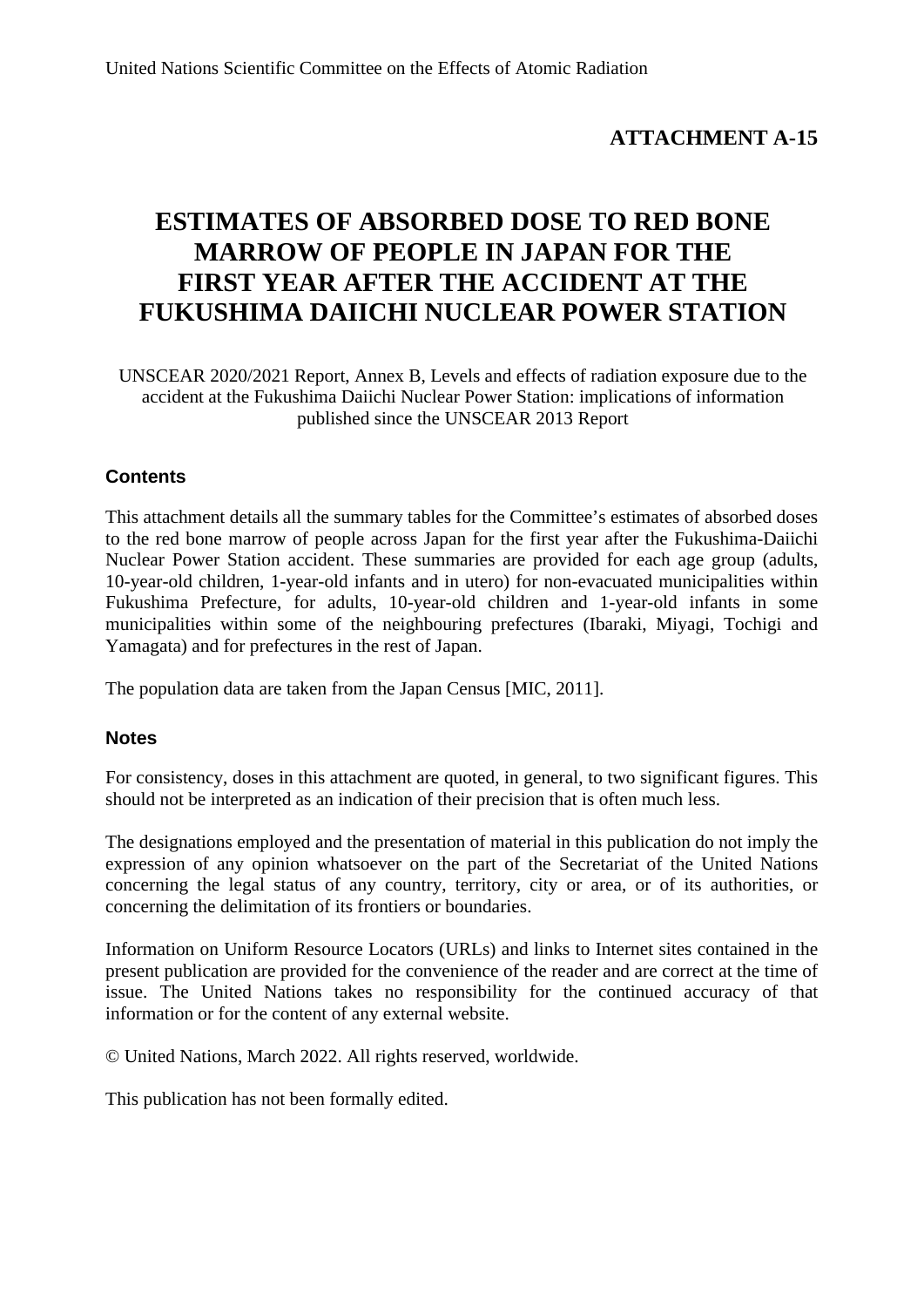#### **Table A-15.1. Absorbed doses to the red bone marrow of adults in the first year for Fukushima Prefecture (excluding evacuated areas)**

|                      |                       | Average                                     |                     |                             |                              |           | Estimated absorbed doses to red bone marrow of adults (mGy) |       |         |  |
|----------------------|-----------------------|---------------------------------------------|---------------------|-----------------------------|------------------------------|-----------|-------------------------------------------------------------|-------|---------|--|
| Municipality         | Population<br>in 2010 | deposition<br>density of<br>${}^{137}Cs$ on | External<br>(plume) | External<br>(ground)        | <i>Inhalation</i><br>(plume) | Ingestion |                                                             | Total |         |  |
|                      | (persons)             | soil<br>$(Bq/m^2)$                          | Mean                | Mean                        | Mean                         | Mean      | Mean                                                        | 5%ile | 95%ile  |  |
|                      |                       |                                             |                     | <b>Fukushima Prefecture</b> |                              |           |                                                             |       |         |  |
| Aizubange Machi      | 17918                 | 39 454                                      | < 0.001             | 0.63                        | < 0.001                      | 0.019     | 0.65                                                        | 0.35  | 1.1     |  |
| Aizumisato Machi     | 24 631                | 14 5 23                                     | < 0.001             | 0.25                        | < 0.001                      | 0.019     | 0.26                                                        | 0.14  | 0.43    |  |
| Aizuwakamatsu<br>Shi | 131 928               | 24 878                                      | < 0.001             | 0.49                        | < 0.001                      | 0.019     | 0.50                                                        | 0.27  | 0.83    |  |
| Asakawa Machi        | 7402                  | 23 748                                      | 0.001               | 0.40                        | 0.001                        | 0.019     | 0.42                                                        | 0.23  | 0.70    |  |
| Bandai Machi         | 4 2 9 3               | 22 201                                      | < 0.001             | 0.42                        | < 0.001                      | 0.019     | 0.44                                                        | 0.24  | 0.72    |  |
| Date Shi             | 69 963                | 147 228                                     | 0.007               | 2.3                         | 0.010                        | 0.019     | 2.3                                                         | 1.2   | 3.9     |  |
| Fukushima Shi        | 296 181               | 228 498                                     | 0.006               | 3.5                         | 0.007                        | 0.019     | 3.5                                                         | 1.9   | 5.8     |  |
| Furudono Machi       | 6 3 7 4               | 21 963                                      | 0.002               | 0.36                        | 0.002                        | 0.019     | 0.38                                                        | 0.21  | 0.63    |  |
| Hanawa Machi         | 10 663                | 19 9 76                                     | 0.002               | 0.34                        | 0.002                        | 0.019     | 0.36                                                        | 0.19  | 0.59    |  |
| Hinoemata Mura       | 696                   | 2 4 3 4                                     | < 0.001             | 0.042                       | < 0.001                      | 0.019     | 0.06                                                        | 0.03  | 0.11    |  |
| Hirata Mura          | 7595                  | 19 29 6                                     | 0.001               | 0.34                        | 0.001                        | 0.019     | 0.36                                                        | 0.19  | 0.59    |  |
| Inawashiro Machi     | 16 982                | 24 633                                      | 0.001               | 0.39                        | 0.001                        | 0.019     | 0.41                                                        | 0.22  | 0.67    |  |
| Ishikawa Machi       | 19 175                | 11789                                       | 0.001               | 0.19                        | 0.001                        | 0.019     | 0.21                                                        | 0.11  | 0.35    |  |
| Iwaki Shi            | 354 297               | 26 3 8 5                                    | 0.008               | 0.69                        | 0.013                        | 0.019     | 0.73                                                        | 0.39  | 1.2     |  |
| Izumizaki Mura       | 6949                  | 55 888                                      | 0.001               | 0.87                        | 0.001                        | 0.019     | 0.89                                                        | 0.48  | 1.5     |  |
| Kagamiishi Machi     | 13 651                | 56 530                                      | 0.001               | 0.89                        | 0.001                        | 0.019     | 0.91                                                        | 0.49  | 1.5     |  |
| Kaneyama Machi       | 2871                  | 3 1 6 1                                     | < 0.001             | 0.046                       | < 0.001                      | 0.019     | 0.064                                                       | 0.035 | 0.11    |  |
| Kawamata Machi       | 16847                 | 93 168                                      | 0.004               | 1.5                         | 0.004                        | 0.019     | 1.5                                                         | 0.80  | 2.5     |  |
| Kitakata Shi         | 55 824                | 20 684                                      | < 0.001             | 0.36                        | < 0.001                      | 0.019     | 0.38                                                        | 0.20  | 0.62    |  |
| Kitashiobara Mura    | 3791                  | 49 371                                      | < 0.001             | 0.79                        | < 0.001                      | 0.019     | 0.81                                                        | 0.44  | 1.3     |  |
| Koori Machi          | 14 708                | 208 246                                     | 0.009               | 3.1                         | 0.011                        | 0.019     | 3.1                                                         | 1.7   | 5.2     |  |
| Koriyama Shi         | 341 781               | 162 070                                     | 0.001               | 2.4                         | 0.001                        | 0.019     | 2.4                                                         | 1.3   | 4.1     |  |
| Kunimi Machi         | 9952                  | 88 661                                      | 0.005               | 1.4                         | 0.007                        | 0.019     | 1.4                                                         | 0.76  | 2.3     |  |
| Miharu Machi         | 17942                 | 83 919                                      | 0.001               | 1.3                         | 0.001                        | 0.019     | 1.3                                                         | 0.71  | 2.2     |  |
| Minamiaizu Machi     | 19896                 | 5 1 0 1                                     | < 0.001             | 0.084                       | < 0.001                      | 0.019     | 0.10                                                        | 0.055 | 0.17    |  |
| Minamisoma Shi       | 40 941                | 109 472                                     | 0.035               | 1.7                         | 0.049                        | 0.019     | 1.8                                                         | 0.94  | $3.0\,$ |  |
| Mishima Machi        | 2 2 1 3               | 13 560                                      | < 0.001             | 0.22                        | < 0.001                      | 0.019     | 0.24                                                        | 0.13  | 0.39    |  |
| Motomiya Shi         | 30 771                | 128 097                                     | 0.001               | 1.9                         | 0.001                        | 0.019     | 2.0                                                         | 1.1   | 3.3     |  |
| Nakajima Mura        | 4 8 6 5               | 25 332                                      | 0.001               | 0.43                        | 0.001                        | 0.019     | 0.45                                                        | 0.24  | 0.73    |  |
| Nihonmatsu Shi       | 63 751                | 197 153                                     | 0.003               | 2.9                         | 0.003                        | 0.019     | 2.9                                                         | 1.6   | 4.8     |  |
| Nishiaizu Machi      | 8 2 3 7               | 6 1 9 3                                     | < 0.001             | $0.10\,$                    | < 0.001                      | 0.019     | 0.12                                                        | 0.06  | 0.19    |  |
| Nishigo Mura         | 18 615                | 96 014                                      | 0.001               | 1.4                         | 0.001                        | 0.019     | 1.5                                                         | 0.78  | 2.4     |  |
| Ono Machi            | 11983                 | 21 4 34                                     | 0.002               | 0.35                        | 0.002                        | 0.019     | 0.38                                                        | 0.20  | 0.62    |  |
| Otama Mura           | 8 1 3 0               | 162 855                                     | 0.002               | $2.5\,$                     | 0.002                        | 0.019     | 2.5                                                         | 1.3   | 4.1     |  |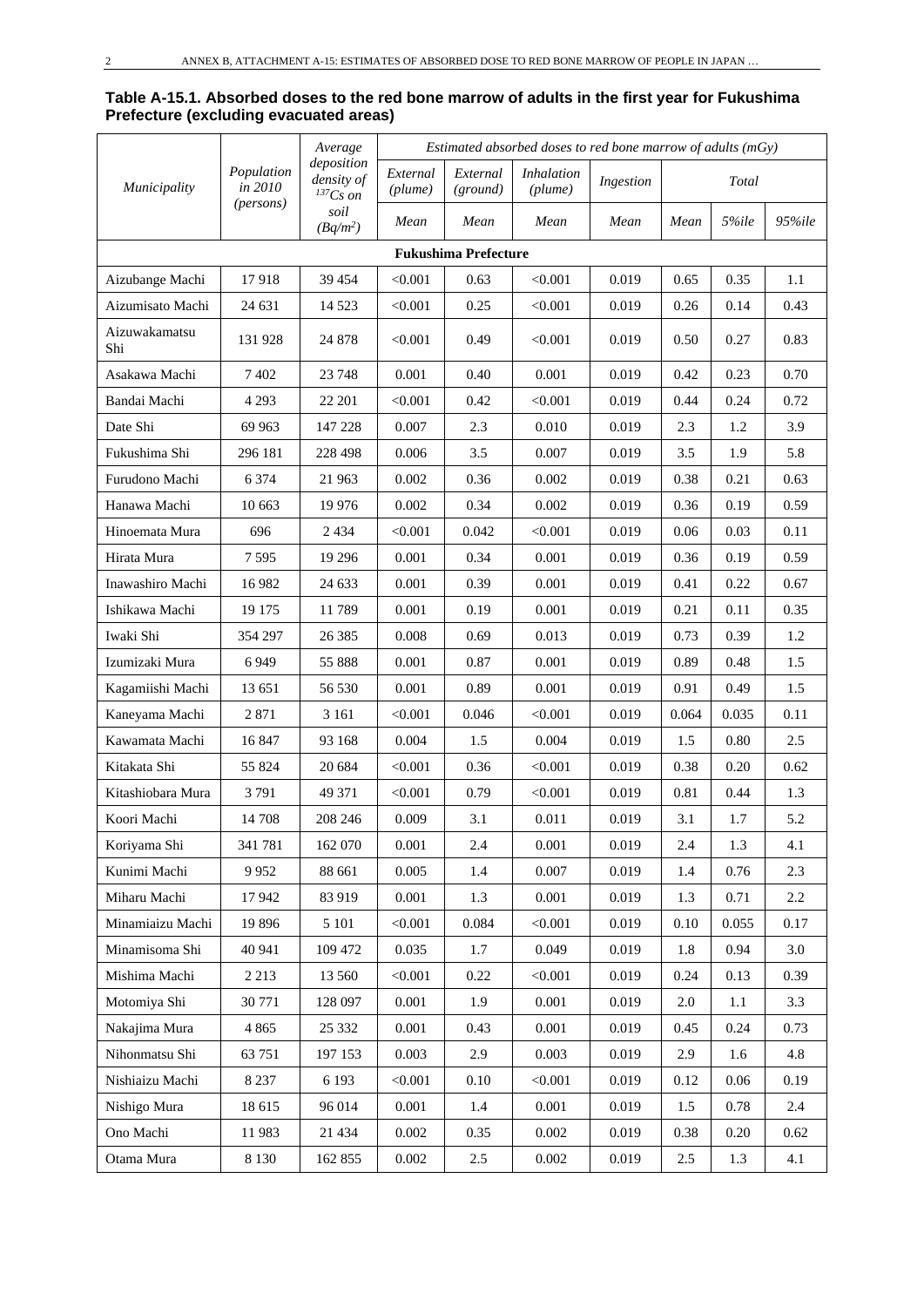|                 |                       | Average<br>deposition         |                     |                      | Estimated absorbed doses to red bone marrow of adults $(mGy)$ |           |      |       |        |
|-----------------|-----------------------|-------------------------------|---------------------|----------------------|---------------------------------------------------------------|-----------|------|-------|--------|
| Municipality    | Population<br>in 2010 | density of<br>${}^{137}Cs$ on | External<br>(plume) | External<br>(ground) | <i>Inhalation</i><br>(plume)                                  | Ingestion |      | Total |        |
|                 | ( <i>persons</i> )    | soil<br>$(Bq/m^2)$            | Mean                | Mean                 | Mean                                                          | Mean      | Mean | 5%ile | 95%ile |
| Samegawa Mura   | 4 2 5 9               | 21 14 6                       | 0.002               | 0.37                 | 0.002                                                         | 0.019     | 0.39 | 0.21  | 0.64   |
| Shimogo Machi   | 7010                  | 3 3 7 6                       | < 0.001             | 0.18                 | < 0.001                                                       | 0.019     | 0.20 | 0.11  | 0.33   |
| Shinchi Machi   | 9 0 3 9               | 55 233                        | 0.013               | 0.89                 | 0.019                                                         | 0.019     | 0.94 | 0.50  | 1.5    |
| Shirakawa Shi   | 66 544                | 71 676                        | 0.001               | 1.2                  | 0.001                                                         | 0.019     | 1.2  | 0.66  | 2.0    |
| Showa Mura      | 1632                  | 12 200                        | < 0.001             | 0.20                 | < 0.001                                                       | 0.019     | 0.22 | 0.12  | 0.36   |
| Soma Shi        | 38 187                | 54 612                        | 0.018               | 0.86                 | 0.025                                                         | 0.019     | 0.92 | 0.49  | 1.5    |
| Sukagawa Shi    | 78 819                | 73 261                        | 0.001               | 1.1                  | 0.001                                                         | 0.019     | 1.2  | 0.63  | 1.9    |
| Tadami Machi    | 5 2 7 7               | 5 3 1 1                       | < 0.001             | 0.12                 | < 0.001                                                       | 0.019     | 0.14 | 0.073 | 0.22   |
| Tamakawa Mura   | 7 2 9 5               | 15751                         | 0.001               | 0.26                 | 0.001                                                         | 0.019     | 0.28 | 0.15  | 0.45   |
| Tamura Shi      | 40231                 | 34945                         | 0.002               | 0.57                 | 0.002                                                         | 0.019     | 0.59 | 0.31  | 1.0    |
| Tanagura Machi  | 15 702                | 45 108                        | 0.003               | 0.70                 | 0.003                                                         | 0.019     | 0.72 | 0.39  | 1.2    |
| Ten-ei Mura     | 6589                  | 115 367                       | 0.001               | 1.7                  | 0.001                                                         | 0.019     | 1.7  | 0.9   | 2.9    |
| Yabuki Machi    | 18 688                | 33 530                        | < 0.001             | 0.57                 | 0.001                                                         | 0.019     | 0.59 | 0.32  | 1.0    |
| Yamatsuri Machi | 6821                  | 6 3 2 4                       | < 0.001             | 0.26                 | < 0.001                                                       | 0.019     | 0.28 | 0.15  | 0.46   |
| Yanaizu Machi   | 4 2 6 3               | 12 9 95                       | < 0.001             | 0.21                 | < 0.001                                                       | 0.019     | 0.23 | 0.12  | 0.38   |
| Yugawa Mura     | 3455                  | 37 400                        | < 0.001             | 0.60                 | < 0.001                                                       | 0.019     | 0.62 | 0.33  | 1.0    |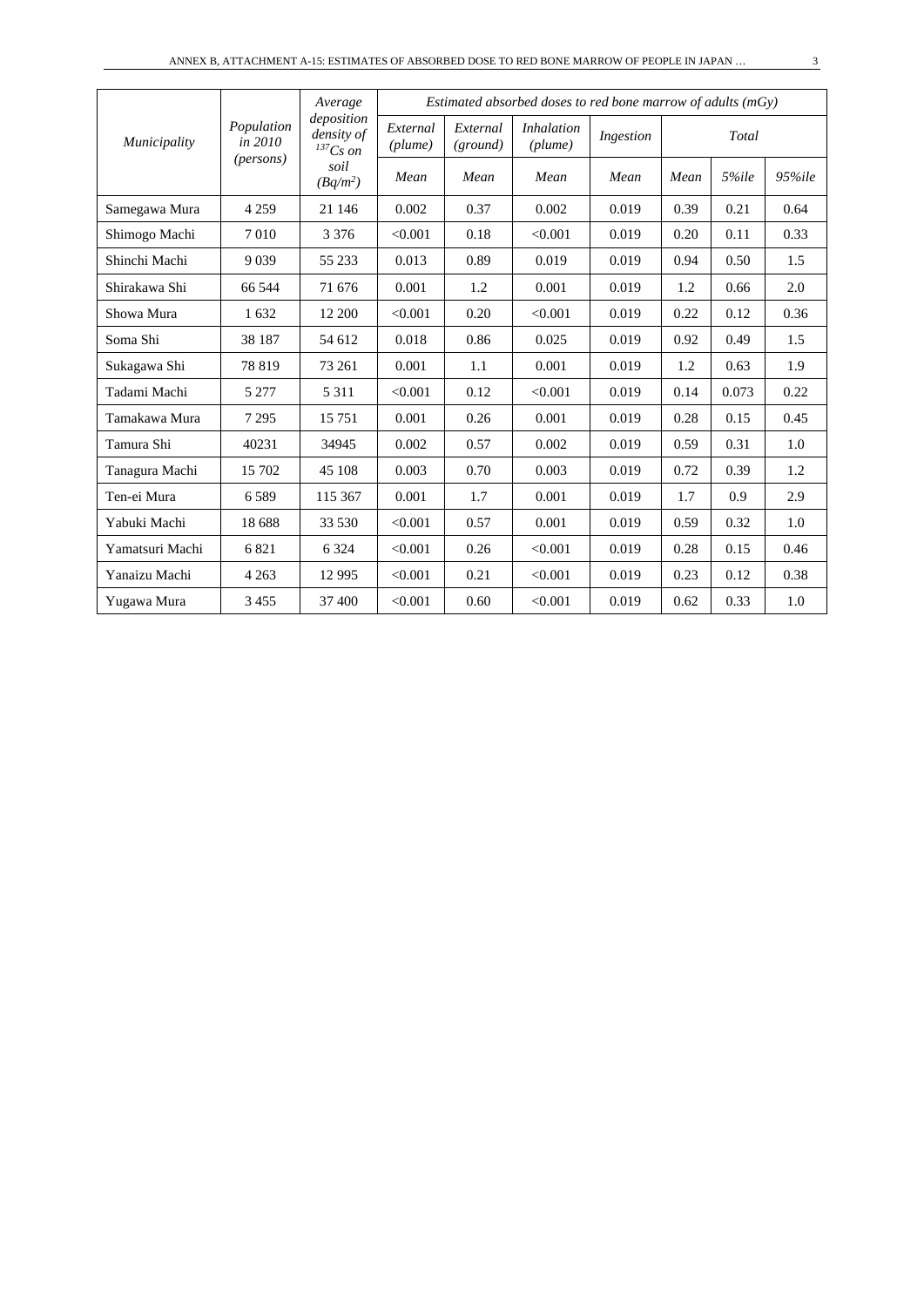#### **Table A-15.2. Absorbed doses to the red bone marrow of 10-year-old children in the first year after the accident for Fukushima Prefecture (excluding evacuated areas)**

|                      | Population           | Average<br>deposition               |                     |                             |                              | (mGv)     |       | Estimated absorbed doses to red bone marrow of 10-year-old children |        |  |  |
|----------------------|----------------------|-------------------------------------|---------------------|-----------------------------|------------------------------|-----------|-------|---------------------------------------------------------------------|--------|--|--|
| Municipality         | in 2010<br>(persons) | density of<br>$^{137}Cs$ on<br>soil | External<br>(plume) | External<br>(ground)        | <b>Inhalation</b><br>(plume) | Ingestion |       | Total                                                               |        |  |  |
|                      |                      | $(Bq/m^2)$                          | Mean                | Mean                        | Mean                         | Mean      | Mean  | 5%ile                                                               | 95%ile |  |  |
|                      |                      |                                     |                     | <b>Fukushima Prefecture</b> |                              |           |       |                                                                     |        |  |  |
| Aizubange Machi      | 17918                | 39 454                              | < 0.001             | 0.76                        | < 0.001                      | 0.012     | 0.77  | 0.42                                                                | 1.3    |  |  |
| Aizumisato<br>Machi  | 24 631               | 14 5 23                             | < 0.001             | 0.30                        | < 0.001                      | 0.012     | 0.31  | 0.17                                                                | 0.51   |  |  |
| Aizuwakamatsu<br>Shi | 131 928              | 24 878                              | < 0.001             | 0.59                        | < 0.001                      | 0.012     | 0.61  | 0.33                                                                | 1.0    |  |  |
| Asakawa Machi        | 7402                 | 23 748                              | 0.001               | 0.49                        | 0.001                        | 0.012     | 0.50  | 0.27                                                                | 0.83   |  |  |
| Bandai Machi         | 4 2 9 3              | 22 201                              | $<\!\!0.001$        | 0.51                        | < 0.001                      | 0.012     | 0.52  | 0.28                                                                | 0.86   |  |  |
| Date Shi             | 69 963               | 147 228                             | 0.008               | 2.8                         | 0.006                        | 0.012     | 2.8   | 1.5                                                                 | 4.6    |  |  |
| Fukushima Shi        | 296 181              | 228 498                             | 0.006               | 4.2                         | 0.005                        | 0.012     | 4.2   | 2.3                                                                 | 6.9    |  |  |
| Furudono Machi       | 6 3 7 4              | 21 963                              | 0.002               | 0.44                        | 0.002                        | 0.012     | 0.45  | 0.24                                                                | 0.74   |  |  |
| Hanawa Machi         | 10 663               | 19 9 76                             | 0.002               | 0.41                        | 0.001                        | 0.012     | 0.42  | 0.23                                                                | 0.69   |  |  |
| Hinoemata Mura       | 696                  | 2 4 3 4                             | $<\!\!0.001$        | 0.050                       | < 0.001                      | 0.012     | 0.062 | 0.033                                                               | 0.10   |  |  |
| Hirata Mura          | 7595                 | 19 29 6                             | 0.001               | 0.41                        | 0.001                        | 0.012     | 0.43  | 0.23                                                                | 0.70   |  |  |
| Inawashiro Machi     | 16 982               | 24 633                              | 0.001               | 0.47                        | 0.001                        | 0.012     | 0.48  | 0.26                                                                | 0.80   |  |  |
| Ishikawa Machi       | 19 175               | 11789                               | 0.001               | 0.23                        | < 0.001                      | 0.012     | 0.25  | 0.13                                                                | 0.40   |  |  |
| Iwaki Shi            | 354 297              | 26 3 8 5                            | 0.009               | 0.85                        | 0.008                        | 0.012     | 0.87  | 0.47                                                                | 1.4    |  |  |
| Izumizaki Mura       | 6949                 | 55 888                              | 0.001               | 1.1                         | 0.001                        | 0.012     | 1.1   | 0.6                                                                 | 1.8    |  |  |
| Kagamiishi<br>Machi  | 13 651               | 56 530                              | 0.001               | 1.1                         | 0.001                        | 0.012     | 1.1   | 0.6                                                                 | 1.8    |  |  |
| Kaneyama Machi       | 2871                 | 3 1 6 1                             | < 0.001             | 0.056                       | < 0.001                      | 0.012     | 0.067 | 0.036                                                               | 0.11   |  |  |
| Kawamata Machi       | 16847                | 93 168                              | 0.004               | 1.8                         | 0.003                        | 0.012     | 1.8   | 1.0                                                                 | 3.0    |  |  |
| Kitakata Shi         | 55 824               | 20 684                              | $<\!\!0.001$        | 0.44                        | $<\!\!0.001$                 | 0.012     | 0.45  | 0.24                                                                | 0.74   |  |  |
| Kitashiobara<br>Mura | 3791                 | 49 371                              | 0.001               | 0.96                        | < 0.001                      | 0.012     | 1.0   | 0.5                                                                 | 1.6    |  |  |
| Koori Machi          | 14 708               | 208 246                             | 0.010               | 3.7                         | 0.008                        | 0.012     | 3.8   | 2.0                                                                 | 6.2    |  |  |
| Koriyama Shi         | 341 781              | 162 070                             | 0.001               | 2.9                         | 0.001                        | 0.012     | 2.9   | 1.6                                                                 | 4.9    |  |  |
| Kunimi Machi         | 9952                 | 88 661                              | 0.006               | 1.7                         | 0.005                        | 0.012     | 1.7   | 0.9                                                                 | 2.8    |  |  |
| Miharu Machi         | 17942                | 83 919                              | 0.001               | 1.6                         | 0.001                        | 0.012     | 1.6   | 0.9                                                                 | 2.6    |  |  |
| Minamiaizu<br>Machi  | 19896                | 5 1 0 1                             | < 0.001             | 0.10                        | < 0.001                      | 0.012     | 0.11  | 0.06                                                                | 0.18   |  |  |
| Minamisoma Shi       | 40 941               | 109 472                             | 0.039               | $2.0\,$                     | 0.032                        | 0.012     | 2.1   | 1.1                                                                 | 3.5    |  |  |
| Mishima Machi        | 2 2 1 3              | 13 560                              | < 0.001             | 0.27                        | < 0.001                      | 0.012     | 0.28  | 0.15                                                                | 0.45   |  |  |
| Motomiya Shi         | 30 771               | 128 097                             | 0.001               | 2.3                         | 0.001                        | 0.012     | 2.4   | 1.3                                                                 | 3.9    |  |  |
| Nakajima Mura        | 4 8 6 5              | 25 332                              | 0.001               | 0.52                        | < 0.001                      | 0.012     | 0.53  | 0.29                                                                | 0.87   |  |  |
| Nihonmatsu Shi       | 63 751               | 197 153                             | 0.003               | 3.5                         | 0.002                        | 0.012     | 3.5   | 1.9                                                                 | 5.8    |  |  |
| Nishiaizu Machi      | 8 2 3 7              | 6 1 9 3                             | < 0.001             | 0.12                        | < 0.001                      | 0.012     | 0.13  | 0.070                                                               | 0.21   |  |  |
| Nishigo Mura         | 18 615               | 96 014                              | 0.001               | 1.7                         | 0.001                        | 0.012     | 1.8   | 0.94                                                                | 2.9    |  |  |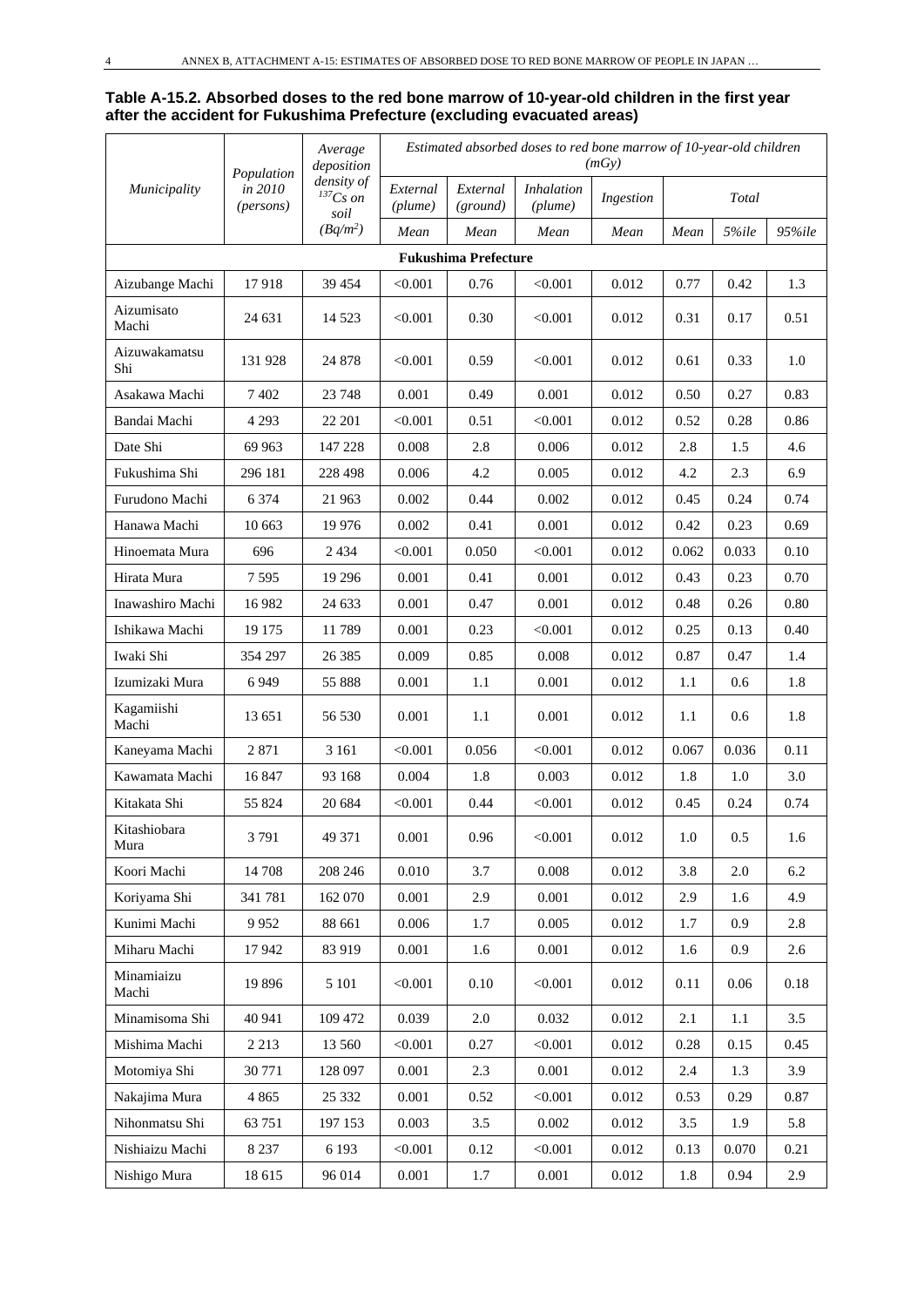|                 | Population           | Average<br>deposition<br>density of |                     |                      | Estimated absorbed doses to red bone marrow of 10-year-old children | (mGy)     |      |       |        |
|-----------------|----------------------|-------------------------------------|---------------------|----------------------|---------------------------------------------------------------------|-----------|------|-------|--------|
| Municipality    | in 2010<br>(persons) | $^{137}Cs$ on<br>soil               | External<br>(plume) | External<br>(ground) | <i>Inhalation</i><br>(plume)                                        | Ingestion |      | Total |        |
|                 |                      | $(Bq/m^2)$                          | Mean                | Mean                 | Mean                                                                | Mean      | Mean | 5%ile | 95%ile |
| Ono Machi       | 11983                | 21 4 34                             | 0.002               | 0.43                 | 0.001                                                               | 0.012     | 0.44 | 0.24  | 0.73   |
| Otama Mura      | 8 1 3 0              | 162 855                             | 0.002               | 3.0                  | 0.001                                                               | 0.012     | 3.0  | 1.6   | 4.9    |
| Samegawa Mura   | 4 2 5 9              | 21 14 6                             | 0.002               | 0.45                 | 0.001                                                               | 0.012     | 0.46 | 0.25  | 0.76   |
| Shimogo Machi   | 7010                 | 3 3 7 6                             | < 0.001             | 0.23                 | < 0.001                                                             | 0.012     | 0.24 | 0.13  | 0.39   |
| Shinchi Machi   | 9 0 3 9              | 55 233                              | 0.015               | 1.1                  | 0.012                                                               | 0.012     | 1.1  | 0.60  | 1.8    |
| Shirakawa Shi   | 66 544               | 71 676                              | 0.001               | 1.5                  | 0.001                                                               | 0.012     | 1.5  | 0.79  | 2.4    |
| Showa Mura      | 1632                 | 12 200                              | < 0.001             | 0.24                 | < 0.001                                                             | 0.012     | 0.25 | 0.14  | 0.42   |
| Soma Shi        | 38 187               | 54 612                              | 0.020               | 1.0                  | 0.016                                                               | 0.012     | 1.1  | 0.58  | 1.8    |
| Sukagawa Shi    | 78 819               | 73 261                              | 0.001               | 1.4                  | 0.001                                                               | 0.012     | 1.4  | 0.75  | 2.3    |
| Tadami Machi    | 5 2 7 7              | 5 3 1 1                             | < 0.001             | 0.15                 | < 0.001                                                             | 0.012     | 0.16 | 0.084 | 0.26   |
| Tamakawa Mura   | 7 2 9 5              | 15 751                              | 0.001               | 0.31                 | < 0.001                                                             | 0.012     | 0.32 | 0.17  | 0.53   |
| Tamura Shi      | 40231                | 34945                               | 0.002               | 0.687                | 0.001                                                               | 0.012     | 0.70 | 0.38  | 1.2    |
| Tanagura Machi  | 15 702               | 45 108                              | 0.003               | 0.84                 | 0.002                                                               | 0.012     | 0.86 | 0.46  | 1.4    |
| Ten-ei Mura     | 6589                 | 115 367                             | 0.001               | 2.1                  | 0.001                                                               | 0.012     | 2.1  | 1.1   | 3.5    |
| Yabuki Machi    | 18 688               | 33 530                              | 0.001               | 0.69                 | < 0.001                                                             | 0.012     | 0.70 | 0.38  | 1.2    |
| Yamatsuri Machi | 6821                 | 6 3 2 4                             | < 0.001             | 0.33                 | < 0.001                                                             | 0.012     | 0.34 | 0.18  | 0.55   |
| Yanaizu Machi   | 4 2 6 3              | 12 9 95                             | < 0.001             | 0.26                 | < 0.001                                                             | 0.012     | 0.27 | 0.14  | 0.44   |
| Yugawa Mura     | 3 4 5 5              | 37 400                              | < 0.001             | 0.73                 | < 0.001                                                             | 0.012     | 0.74 | 0.40  | 1.2    |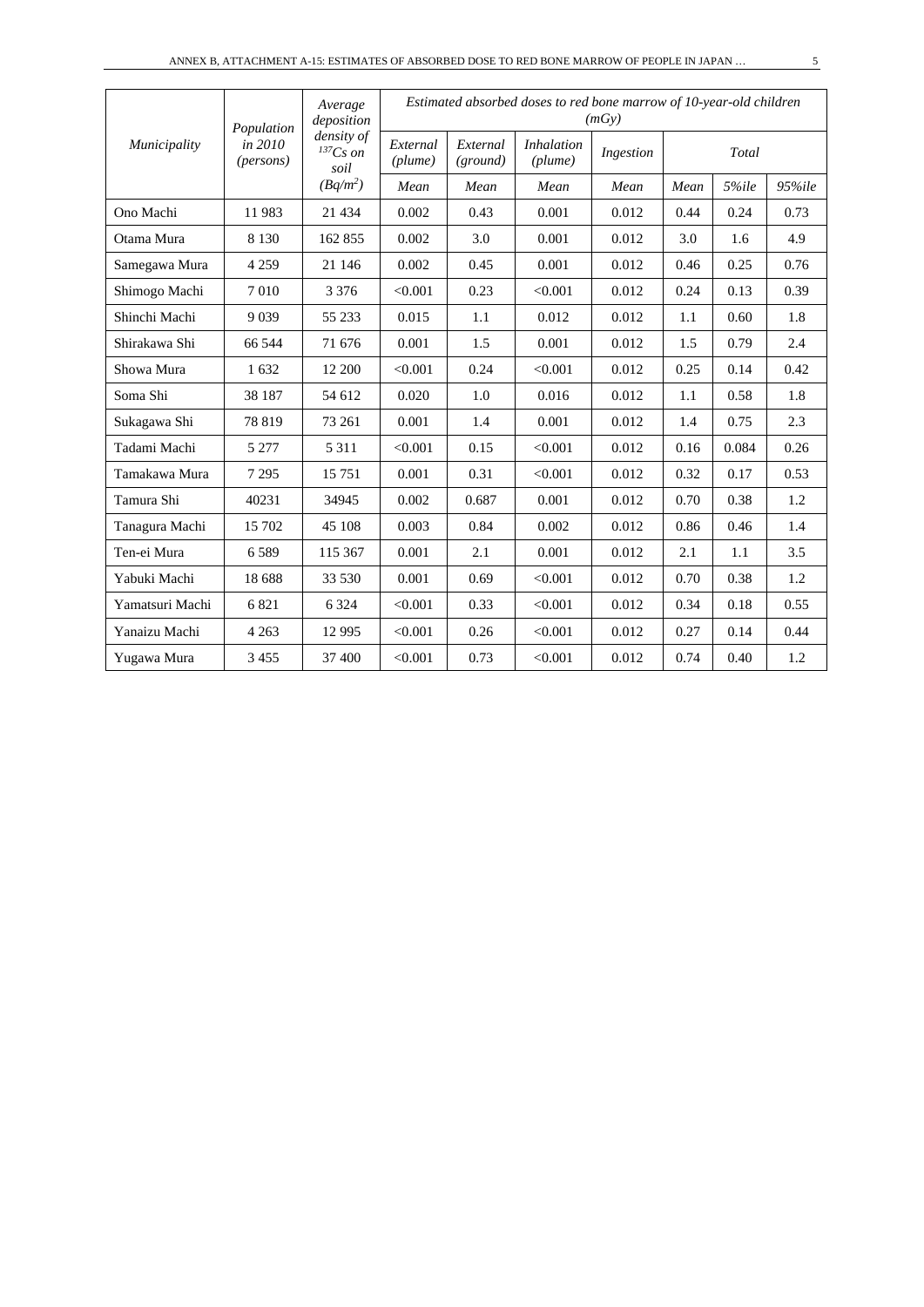#### **Table A-15.3. Absorbed doses to the red bone marrow of 1-year-old infants in the first year after the accident for Fukushima Prefecture (excluding evacuated areas)**

|                      |                       | Average                                     |                     |                             |                              |           | Estimated absorbed doses to red bone marrow of 1-year-old infants $(mGy)$ |       |          |  |
|----------------------|-----------------------|---------------------------------------------|---------------------|-----------------------------|------------------------------|-----------|---------------------------------------------------------------------------|-------|----------|--|
| <i>Municipality</i>  | Population<br>in 2010 | deposition<br>density of<br>${}^{137}Cs$ on | External<br>(plume) | External<br>(ground)        | <i>Inhalation</i><br>(plume) | Ingestion |                                                                           | Total |          |  |
|                      | (persons)             | soil<br>$(Bq/m^2)$                          | Mean                | Mean                        | Mean                         | Mean      | Mean                                                                      | 5%ile | 95%ile   |  |
|                      |                       |                                             |                     | <b>Fukushima Prefecture</b> |                              |           |                                                                           |       |          |  |
| Aizubange Machi      | 17918                 | 39 454                                      | < 0.001             | 0.86                        | < 0.001                      | 0.007     | 0.87                                                                      | 0.46  | 1.4      |  |
| Aizumisato Machi     | 24 631                | 14 5 23                                     | < 0.001             | 0.34                        | < 0.001                      | 0.007     | 0.34                                                                      | 0.18  | 0.57     |  |
| Aizuwakamatsu<br>Shi | 131 928               | 24 878                                      | < 0.001             | 0.67                        | < 0.001                      | 0.007     | 0.68                                                                      | 0.36  | 1.1      |  |
| Asakawa Machi        | 7 4 0 2               | 23 748                                      | 0.001               | 0.56                        | < 0.001                      | 0.007     | 0.57                                                                      | 0.30  | 0.94     |  |
| Bandai Machi         | 4 2 9 3               | 22 201                                      | < 0.001             | 0.58                        | < 0.001                      | 0.007     | 0.59                                                                      | 0.31  | 0.98     |  |
| Date Shi             | 69 963                | 147 228                                     | 0.009               | 3.1                         | 0.004                        | 0.007     | 3.2                                                                       | 1.7   | 5.3      |  |
| Fukushima Shi        | 296 181               | 228 498                                     | 0.007               | 4.7                         | 0.003                        | 0.007     | 4.7                                                                       | 2.5   | 7.9      |  |
| Furudono Machi       | 6 3 7 4               | 21 963                                      | 0.003               | 0.50                        | 0.001                        | 0.007     | 0.51                                                                      | 0.27  | 0.84     |  |
| Hanawa Machi         | 10 663                | 19 976                                      | 0.002               | 0.46                        | 0.001                        | 0.007     | 0.47                                                                      | 0.25  | 0.78     |  |
| Hinoemata Mura       | 696                   | 2 4 3 4                                     | < 0.001             | 0.057                       | < 0.001                      | 0.007     | 0.064                                                                     | 0.034 | 0.11     |  |
| Hirata Mura          | 7595                  | 19 29 6                                     | 0.002               | 0.47                        | 0.001                        | 0.007     | 0.48                                                                      | 0.26  | 0.79     |  |
| Inawashiro Machi     | 16 9 82               | 24 633                                      | 0.001               | 0.53                        | 0.001                        | 0.007     | 0.54                                                                      | 0.29  | 0.90     |  |
| Ishikawa Machi       | 19 175                | 11789                                       | 0.001               | 0.26                        | < 0.001                      | 0.007     | 0.27                                                                      | 0.15  | 0.45     |  |
| Iwaki Shi            | 354 297               | 26 3 8 5                                    | 0.010               | 0.96                        | 0.004                        | 0.007     | 1.0                                                                       | 0.52  | 1.6      |  |
| Izumizaki Mura       | 6949                  | 55 888                                      | 0.001               | 1.2                         | < 0.001                      | 0.007     | 1.2                                                                       | 0.64  | 2.0      |  |
| Kagamiishi Machi     | 13 651                | 56 530                                      | 0.001               | 1.2                         | < 0.001                      | 0.007     | 1.2                                                                       | 0.66  | 2.0      |  |
| Kaneyama Machi       | 2 8 7 1               | 3 1 6 1                                     | < 0.001             | 0.063                       | < 0.001                      | 0.007     | 0.070                                                                     | 0.037 | 0.11     |  |
| Kawamata Machi       | 16847                 | 93 168                                      | 0.005               | 2.0                         | 0.002                        | 0.007     | 2.0                                                                       | 1.1   | 3.4      |  |
| Kitakata Shi         | 55 824                | 20 684                                      | < 0.001             | 0.49                        | < 0.001                      | 0.007     | 0.50                                                                      | 0.27  | 0.83     |  |
| Kitashiobara<br>Mura | 3791                  | 49 371                                      | 0.001               | 1.1                         | < 0.001                      | 0.007     | 1.1                                                                       | 0.59  | 1.8      |  |
| Koori Machi          | 14 708                | 208 246                                     | 0.011               | 4.2                         | 0.005                        | 0.007     | 4.3                                                                       | 2.3   | 7.1      |  |
| Koriyama Shi         | 341 781               | 162 070                                     | 0.002               | 3.3                         | 0.001                        | 0.007     | 3.3                                                                       | 1.8   | 5.5      |  |
| Kunimi Machi         | 9952                  | 88 661                                      | 0.007               | 1.9                         | 0.003                        | 0.007     | 1.9                                                                       | 1.0   | 3.2      |  |
| Miharu Machi         | 17942                 | 83 919                                      | 0.001               | 1.8                         | < 0.001                      | 0.007     | 1.8                                                                       | 1.0   | 3.0      |  |
| Minamiaizu<br>Machi  | 19 896                | 5 1 0 1                                     | < 0.001             | 0.12                        | < 0.001                      | 0.007     | 0.12                                                                      | 0.065 | 0.20     |  |
| Minamisoma Shi       | 40 941                | 109 472                                     | 0.044               | 2.3                         | 0.018                        | 0.007     | 2.4                                                                       | 1.3   | 3.9      |  |
| Mishima Machi        | 2 2 1 3               | 13 560                                      | < 0.001             | 0.30                        | < 0.001                      | 0.007     | 0.31                                                                      | 0.16  | 0.51     |  |
| Motomiya Shi         | 30 771                | 128 097                                     | 0.001               | 2.7                         | 0.001                        | 0.007     | 2.7                                                                       | 1.4   | 4.4      |  |
| Nakajima Mura        | 4 8 6 5               | 25 332                                      | 0.001               | 0.59                        | < 0.001                      | 0.007     | 0.60                                                                      | 0.32  | 1.0      |  |
| Nihonmatsu Shi       | 63 751                | 197 153                                     | 0.004               | 3.9                         | 0.002                        | 0.007     | 4.0                                                                       | 2.1   | 6.6      |  |
| Nishiaizu Machi      | 8 2 3 7               | 6 1 9 3                                     | < 0.001             | 0.13                        | < 0.001                      | 0.007     | 0.14                                                                      | 0.075 | 0.23     |  |
| Nishigo Mura         | 18 615                | 96 014                                      | 0.001               | $2.0\,$                     | < 0.001                      | 0.007     | $2.0\,$                                                                   | 1.1   | 3.3      |  |
| Ono Machi            | 11983                 | 21 4 34                                     | 0.002               | 0.49                        | $0.001\,$                    | 0.007     | 0.50                                                                      | 0.26  | $0.82\,$ |  |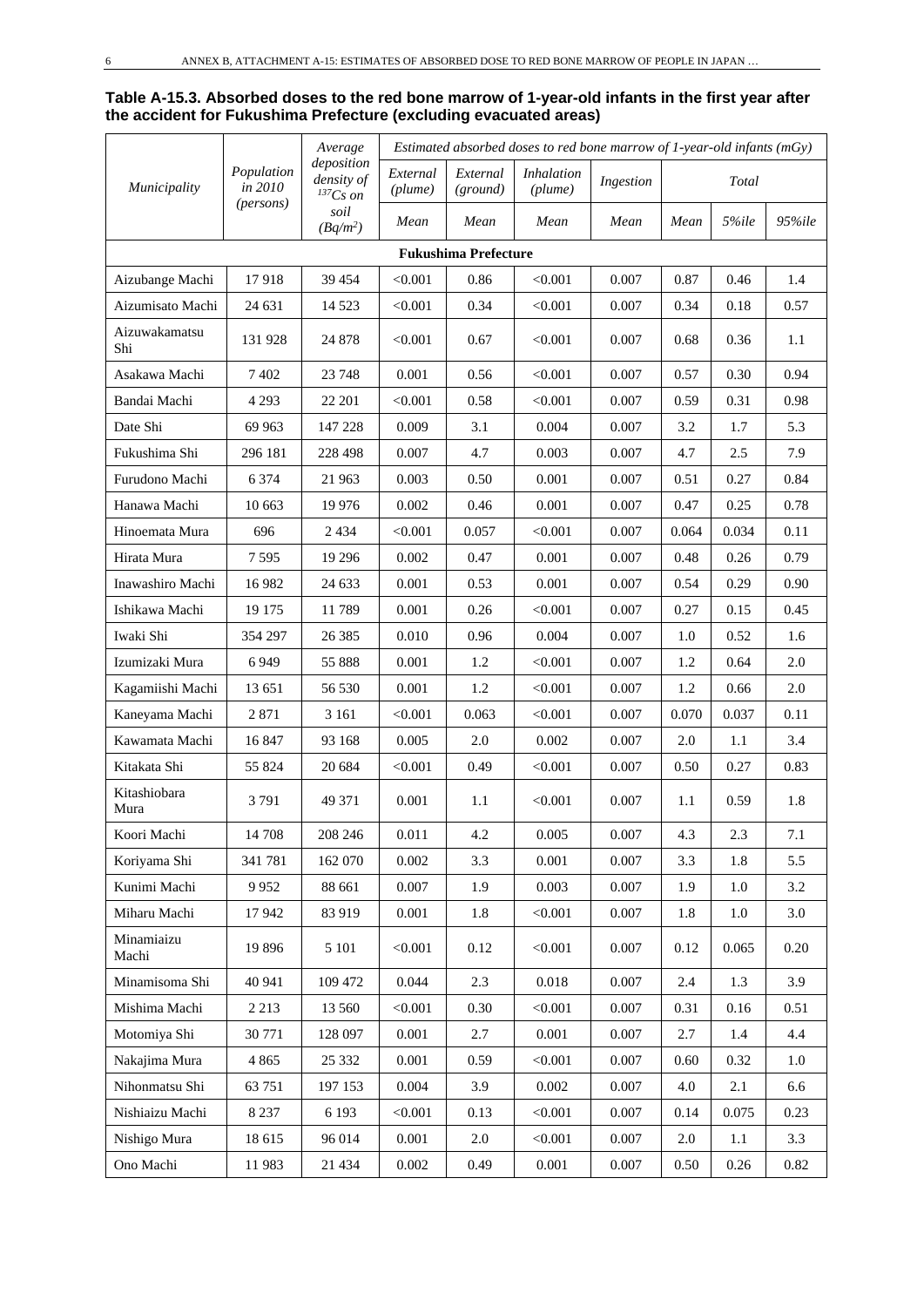|                 |                       | Average<br>deposition       |                     |                      | Estimated absorbed doses to red bone marrow of 1-year-old infants ( $mGy$ ) |           |      |       |        |
|-----------------|-----------------------|-----------------------------|---------------------|----------------------|-----------------------------------------------------------------------------|-----------|------|-------|--------|
| Municipality    | Population<br>in 2010 | density of<br>$^{137}Cs$ on | External<br>(plume) | External<br>(ground) | <i>Inhalation</i><br>(plume)                                                | Ingestion |      | Total |        |
|                 | ( <i>persons</i> )    | soil<br>$(Bq/m^2)$          | Mean                | Mean                 | Mean                                                                        | Mean      | Mean | 5%ile | 95%ile |
| Otama Mura      | 8 1 3 0               | 162 855                     | 0.002               | 3.3                  | 0.001                                                                       | 0.007     | 3.4  | 1.8   | 5.6    |
| Samegawa Mura   | 4 2 5 9               | 21 146                      | 0.002               | 0.51                 | 0.001                                                                       | 0.007     | 0.52 | 0.28  | 0.86   |
| Shimogo Machi   | 7010                  | 3 3 7 6                     | < 0.001             | 0.26                 | < 0.001                                                                     | 0.007     | 0.27 | 0.14  | 0.45   |
| Shinchi Machi   | 9 0 3 9               | 55 233                      | 0.017               | 1.2                  | 0.007                                                                       | 0.007     | 1.3  | 0.67  | 2.1    |
| Shirakawa Shi   | 66 544                | 71 676                      | 0.001               | 1.6                  | 0.001                                                                       | 0.007     | 1.7  | 0.89  | 2.8    |
| Showa Mura      | 1632                  | 12 200                      | < 0.001             | 0.28                 | < 0.001                                                                     | 0.007     | 0.28 | 0.15  | 0.47   |
| Soma Shi        | 38 187                | 54 612                      | 0.023               | 1.2                  | 0.009                                                                       | 0.007     | 1.2  | 0.64  | 2.0    |
| Sukagawa Shi    | 78 819                | 73 261                      | 0.001               | 1.6                  | < 0.001                                                                     | 0.007     | 1.6  | 0.84  | 2.6    |
| Tadami Machi    | 5 2 7 7               | 5 3 1 1                     | < 0.001             | 0.17                 | < 0.001                                                                     | 0.007     | 0.17 | 0.092 | 0.28   |
| Tamakawa Mura   | 7 2 9 5               | 15 751                      | 0.001               | 0.35                 | < 0.001                                                                     | 0.007     | 0.36 | 0.19  | 0.60   |
| Tamura Shi      | 40231                 | 34945                       | 0.00                | 0.78                 | 0.001                                                                       | 0.007     | 0.79 | 0.42  | 1.3    |
| Tanagura Machi  | 15 702                | 45 108                      | 0.003               | 0.96                 | 0.001                                                                       | 0.007     | 0.97 | 0.52  | 1.6    |
| Ten-ei Mura     | 6589                  | 115 367                     | 0.002               | 2.3                  | 0.001                                                                       | 0.007     | 2.4  | 1.3   | 3.9    |
| Yabuki Machi    | 18 688                | 33 530                      | 0.001               | 0.78                 | < 0.001                                                                     | 0.007     | 0.79 | 0.42  | 1.3    |
| Yamatsuri Machi | 6821                  | 6 3 2 4                     | < 0.001             | 0.37                 | < 0.001                                                                     | 0.007     | 0.38 | 0.20  | 0.62   |
| Yanaizu Machi   | 4 2 6 3               | 12 9 95                     | < 0.001             | 0.29                 | < 0.001                                                                     | 0.007     | 0.30 | 0.16  | 0.49   |
| Yugawa Mura     | 3 4 5 5               | 37 400                      | < 0.001             | 0.83                 | < 0.001                                                                     | 0.007     | 0.84 | 0.45  | 1.4    |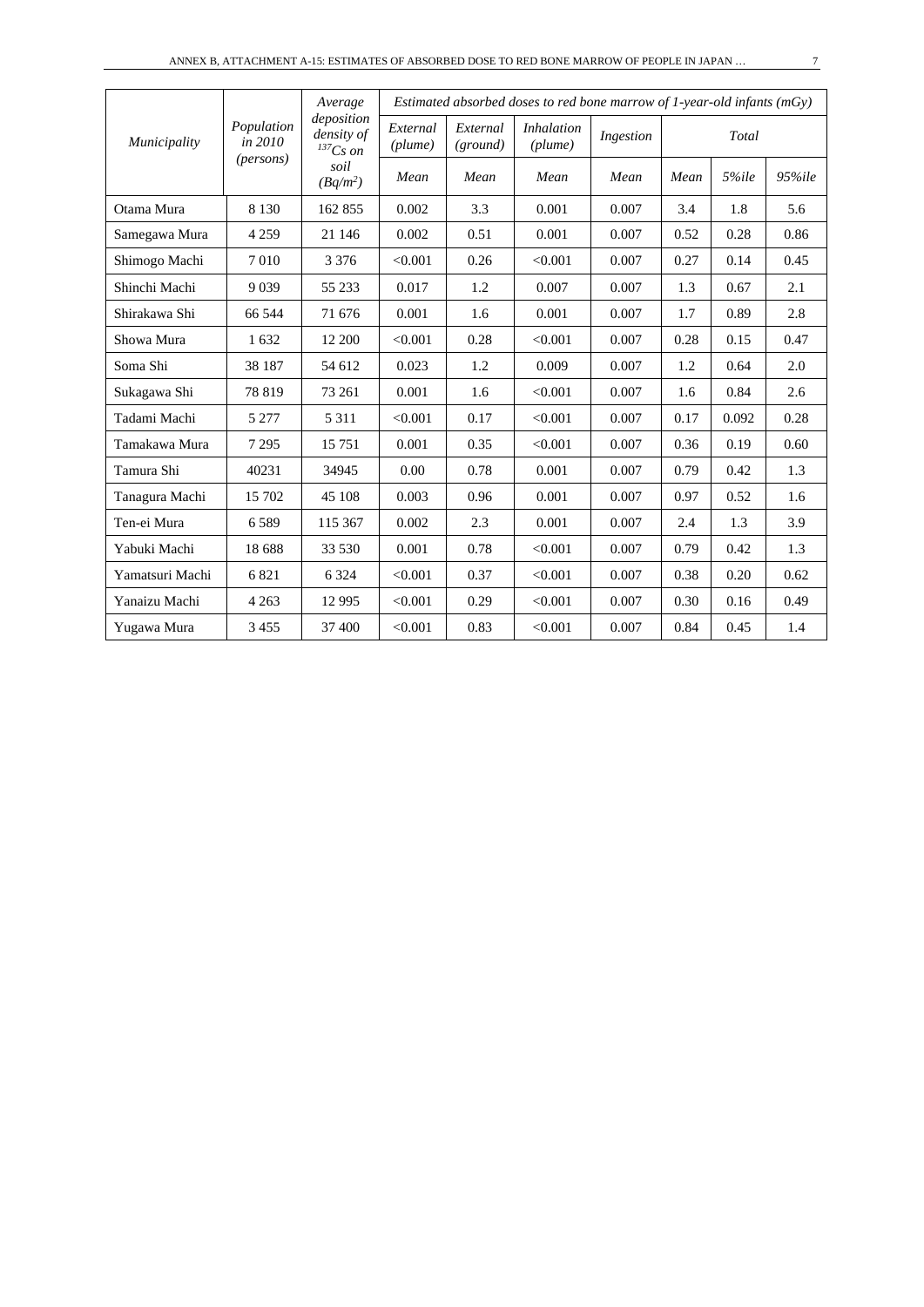#### **Table A-15.4. Absorbed doses to the red bone marrow of adults in the first year after the accident for prefectures neighbouring Fukushima Prefecture**

|                          |                       | Average                                     |                     |                           | Estimated absorbed doses to red bone marrow of adults (mGy) |           |      |       |        |
|--------------------------|-----------------------|---------------------------------------------|---------------------|---------------------------|-------------------------------------------------------------|-----------|------|-------|--------|
| Municipality             | Population<br>in 2010 | deposition<br>density of<br>${}^{137}Cs$ on | External<br>(plume) | External<br>(ground)      | <i>Inhalation</i><br>(plume)                                | Ingestion |      | Total |        |
|                          | (persons)             | soil<br>$(Bq/m^2)$                          | Mean                | Mean                      | Mean                                                        | Mean      | Mean | 5%ile | 95%ile |
|                          |                       |                                             |                     | <b>Ibaraki Prefecture</b> |                                                             |           |      |       |        |
| Daigo Machi              | 22 077                | 9 2 3 3                                     | 0.001               | 0.16                      | 0.001                                                       | 0.004     | 0.16 | 0.087 | 0.27   |
| Hitachi Shi              | 14753                 | 27 36 6                                     | 0.007               | 0.45                      | 0.012                                                       | 0.004     | 0.47 | 0.25  | 0.78   |
| Hitachiomiya Shi         | 2512                  | 8 2 2 0                                     | < 0.001             | 0.14                      | 0.001                                                       | 0.004     | 0.14 | 0.078 | 0.24   |
| Hitachiota Shi           | 5 1 8 8               | 6 3 5 8                                     | < 0.001             | 0.13                      | 0.001                                                       | 0.004     | 0.13 | 0.072 | 0.22   |
| Kitaibaraki Shi          | 49 847                | 16 821                                      | 0.003               | 0.48                      | 0.006                                                       | 0.004     | 0.50 | 0.27  | 0.83   |
| Takahagi Shi             | 32 207                | 26 854                                      | 0.007               | 0.70                      | 0.012                                                       | 0.004     | 0.72 | 0.39  | 1.2    |
|                          |                       |                                             |                     | Miyagi Ken                |                                                             |           |      |       |        |
| Higashimatsushima<br>Shi | 43 611                | 7 0 5 0                                     | 0.006               | 0.12                      | 0.008                                                       | 0.004     | 0.14 | 0.07  | 0.23   |
| Iwanuma Shi              | 42 842                | 16 081                                      | 0.003               | 0.27                      | 0.008                                                       | 0.004     | 0.29 | 0.15  | 0.47   |
| Kakuda Shi               | 33 783                | 37016                                       | 0.003               | 0.60                      | 0.005                                                       | 0.004     | 0.61 | 0.33  | 1.0    |
| Kawasaki Machi           | 10 517                | 9496                                        | 0.001               | 0.17                      | 0.001                                                       | 0.004     | 0.17 | 0.092 | 0.29   |
| Marumori Machi           | 16 632                | 49 610                                      | 0.003               | 0.83                      | 0.004                                                       | 0.004     | 0.84 | 0.45  | 1.4    |
| Murata Machi             | 12 390                | 14 629                                      | 0.001               | 0.25                      | 0.001                                                       | 0.004     | 0.25 | 0.13  | 0.42   |
| Natori Shi               | 75 306                | 14 709                                      | 0.004               | 0.34                      | 0.008                                                       | 0.004     | 0.35 | 0.19  | 0.59   |
| Ogawara Machi            | 23 398                | 33 604                                      | 0.001               | 0.55                      | 0.002                                                       | 0.004     | 0.55 | 0.30  | 0.92   |
| Rifu Cho                 | 32 611                | 14 720                                      | 0.006               | 0.24                      | 0.008                                                       | 0.004     | 0.26 | 0.14  | 0.42   |
| Sendai Shi               | 1 0 1 4 2 0 8         | 10 674                                      | 0.001               | 0.18                      | 0.001                                                       | 0.004     | 0.18 | 0.10  | 0.30   |
| Shibata Machi            | 39 490                | 29 017                                      | 0.002               | 0.46                      | 0.003                                                       | 0.004     | 0.47 | 0.25  | 0.78   |
| Shichigahama<br>Machi    | 22 259                | 7680                                        | 0.003               | 0.13                      | 0.004                                                       | 0.004     | 0.14 | 0.076 | 0.23   |
| Shichikashuku<br>Machi   | 1871                  | 9 2 6 4                                     | 0.001               | 0.17                      | 0.001                                                       | 0.004     | 0.17 | 0.093 | 0.29   |
| Shiogama Shi             | 56 266                | 13 640                                      | 0.006               | 0.23                      | 0.007                                                       | 0.004     | 0.25 | 0.13  | 0.41   |
| Shiroishi Shi            | 39 696                | 31 054                                      | 0.001               | 0.50                      | 0.001                                                       | 0.004     | 0.50 | 0.27  | 0.84   |
| Tagajo Shi               | 64 922                | 15 380                                      | 0.006               | 0.26                      | 0.007                                                       | 0.004     | 0.27 | 0.15  | 0.45   |
| Watari Cho               | 35 776                | 26 777                                      | 0.006               | 0.43                      | 0.011                                                       | 0.004     | 0.46 | 0.24  | 0.76   |
| Yamamoto Cho             | 17 248                | 42 626                                      | 0.011               | 0.65                      | 0.016                                                       | 0.004     | 0.68 | 0.36  | 1.1    |
| Zao Machi                | 13 073                | 18 29 6                                     | 0.002               | 0.31                      | 0.002                                                       | 0.004     | 0.31 | 0.17  | 0.52   |
|                          |                       |                                             |                     | <b>Tochigi Ken</b>        |                                                             |           |      |       |        |
| Nakagawa Machi           | 19 903                | 18 800                                      | 0.002               | 0.31                      | 0.002                                                       | 0.004     | 0.32 | 0.17  | 0.52   |
| Nasu Machi               | 26 691                | 51 525                                      | 0.001               | 0.83                      | 0.001                                                       | 0.004     | 0.83 | 0.44  | 1.4    |
| Nasushiobara Shi         | 118 463               | 52 368                                      | 0.001               | 0.87                      | 0.001                                                       | 0.004     | 0.88 | 0.47  | 1.5    |
| Nikko Shi                | 85 261                | 7 2 0 3                                     | < 0.001             | 0.26                      | < 0.001                                                     | 0.004     | 0.27 | 0.14  | 0.44   |
| Otawara Shi              | 75 385                | 23 4 34                                     | 0.001               | 0.43                      | 0.002                                                       | 0.004     | 0.44 | 0.24  | 0.73   |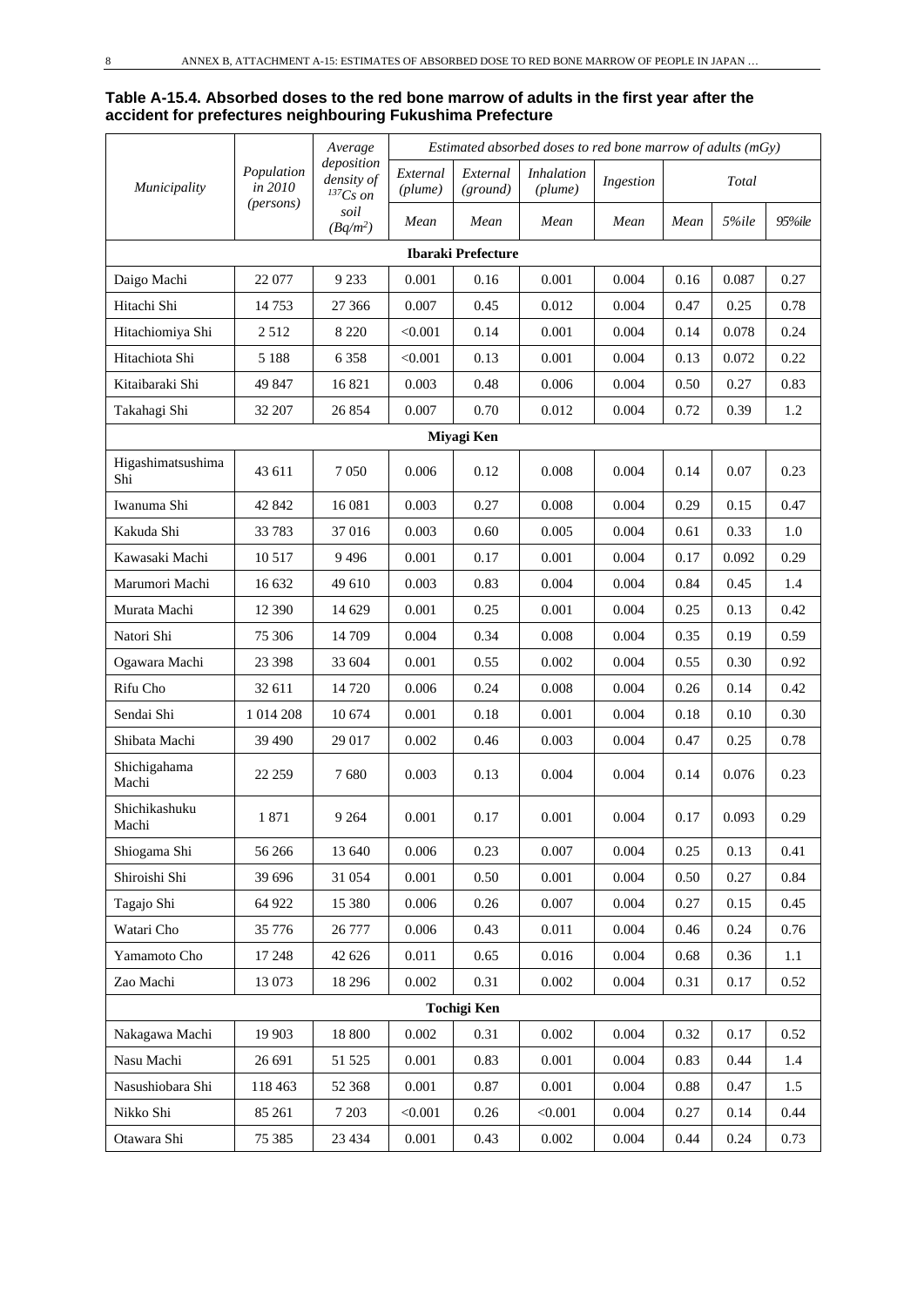|                |                         | Average                                   | Estimated absorbed doses to red bone marrow of adults $(mGv)$ |                      |                              |           |       |       |            |  |  |
|----------------|-------------------------|-------------------------------------------|---------------------------------------------------------------|----------------------|------------------------------|-----------|-------|-------|------------|--|--|
| Municipality   | Population<br>in $2010$ | deposition<br>density of<br>$^{137}Cs$ on | External<br>(plume)                                           | External<br>(ground) | <i>Inhalation</i><br>(plume) | Ingestion |       | Total |            |  |  |
|                | ( <i>persons</i> )      | soil<br>$(Bq/m^2)$                        | Mean                                                          | Mean                 | Mean                         | Mean      | Mean  | 5%ile | $95\%$ ile |  |  |
| Yamagata Ken   |                         |                                           |                                                               |                      |                              |           |       |       |            |  |  |
| Kaminoyama Shi | 36 118                  | 4 2 4 0                                   | < 0.001                                                       | 0.093                | < 0.001                      | 0.004     | 0.097 | 0.052 | 0.16       |  |  |
| Nan-yo Shi     | 35 110                  | 5 5 8 0                                   | < 0.001                                                       | 0.081                | < 0.001                      | 0.004     | 0.086 | 0.046 | 0.14       |  |  |
| Takahata Machi | 26 358                  | 4 5 4 0                                   | 0.001                                                         | 0.074                | 0.001                        | 0.004     | 0.080 | 0.043 | 0.13       |  |  |
| Yamagata Shi   | 257 936                 | 5 8 8 0                                   | < 0.001                                                       | 0.10                 | < 0.001                      | 0.004     | 0.11  | 0.057 | 0.18       |  |  |
| Yonezawa Shi   | 92 876                  | 3 4 3 4                                   | 0.001                                                         | 0.086                | < 0.001                      | 0.004     | 0.091 | 0.049 | 0.15       |  |  |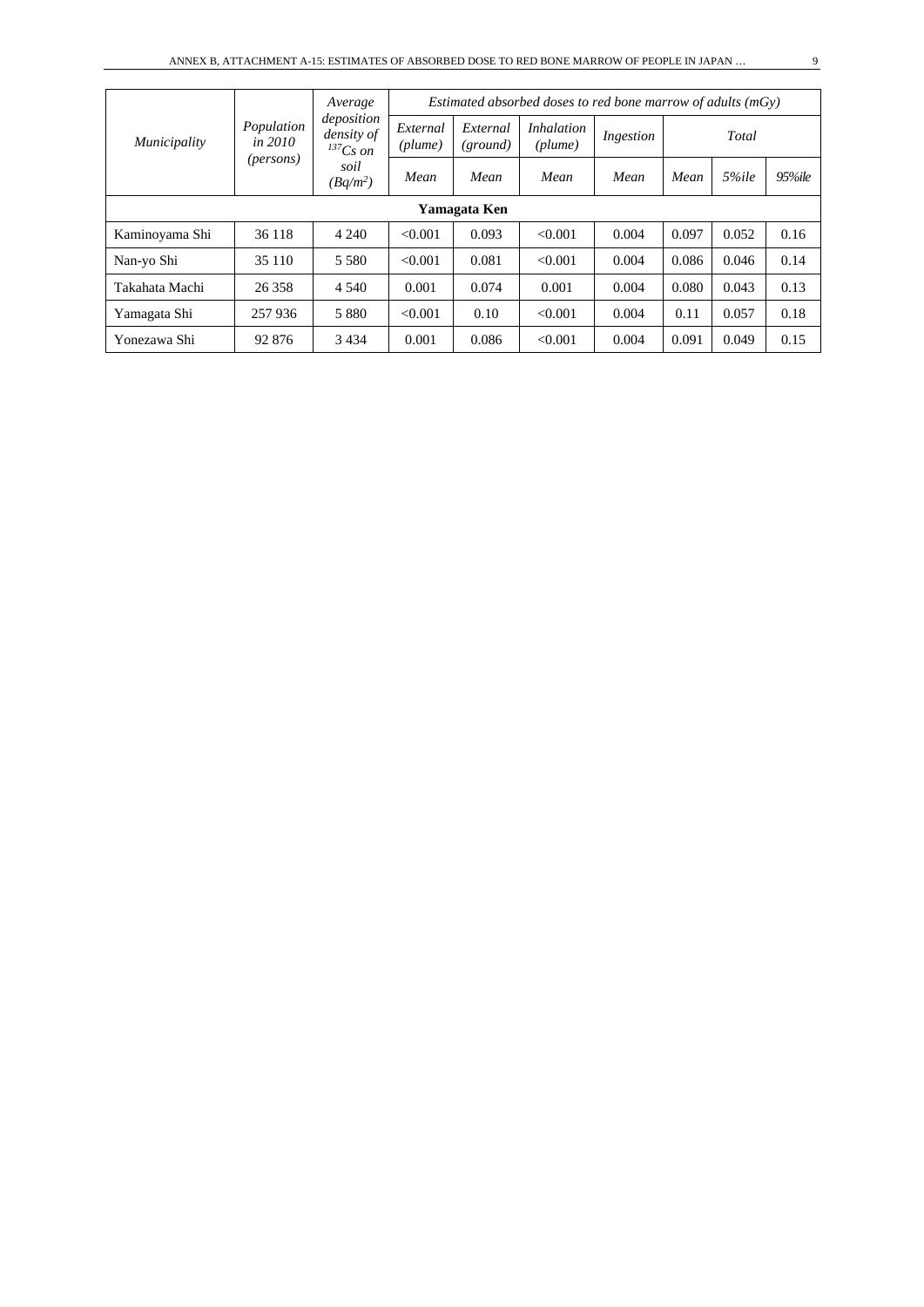#### **Table A-15.5. Absorbed doses to the red bone marrow of 10-year-old children in the first year after the accident for prefectures neighbouring Fukushima Prefecture**

|                          | Population                    | Average<br>deposition                 |                     |                           | Estimated absorbed doses to red bone marrow of 10-year-old children | (mGy)     |      |       |        |
|--------------------------|-------------------------------|---------------------------------------|---------------------|---------------------------|---------------------------------------------------------------------|-----------|------|-------|--------|
| Municipality             | in 2010<br>( <i>persons</i> ) | density of<br>${}^{137}Cs$ on<br>soil | External<br>(plume) | External<br>(ground)      | <b>Inhalation</b><br>(plume)                                        | Ingestion |      | Total |        |
|                          |                               | $(Bq/m^2)$                            | Mean                | Mean                      | Mean                                                                | Mean      | Mean | 5%ile | 95%ile |
|                          |                               |                                       |                     | <b>Ibaraki Prefecture</b> |                                                                     |           |      |       |        |
| Daigo Machi              | 22 077                        | 9 2 3 3                               | 0.001               | 0.19                      | < 0.001                                                             | 0.003     | 0.19 | 0.10  | 0.32   |
| Hitachi Shi              | 14753                         | 27 36 6                               | 0.008               | 0.55                      | 0.007                                                               | 0.003     | 0.57 | 0.30  | 0.93   |
| Hitachiomiya Shi         | 2512                          | 8 2 2 0                               | < 0.001             | 0.17                      | < 0.001                                                             | 0.003     | 0.17 | 0.093 | 0.29   |
| Hitachiota Shi           | 5 1 8 8                       | 6 3 5 8                               | < 0.001             | 0.16                      | < 0.001                                                             | 0.003     | 0.16 | 0.09  | 0.27   |
| Kitaibaraki Shi          | 49 847                        | 16821                                 | 0.004               | 0.59                      | 0.003                                                               | 0.003     | 0.60 | 0.32  | 1.0    |
| Takahagi Shi             | 32 207                        | 26 854                                | 0.008               | 0.86                      | 0.007                                                               | 0.003     | 0.88 | 0.47  | 1.4    |
|                          |                               |                                       |                     | Miyagi Ken                |                                                                     |           |      |       |        |
| Higashimatsushima<br>Shi | 43 611                        | 7 0 5 0                               | 0.007               | 0.15                      | 0.005                                                               | 0.003     | 0.16 | 0.088 | 0.27   |
| Iwanuma Shi              | 42 842                        | 16 081                                | 0.004               | 0.33                      | 0.005                                                               | 0.003     | 0.34 | 0.18  | 0.56   |
| Kakuda Shi               | 33 783                        | 37016                                 | 0.004               | 0.72                      | 0.003                                                               | 0.003     | 0.73 | 0.39  | 1.2    |
| Kawasaki Machi           | 10 5 17                       | 9496                                  | 0.001               | 0.20                      | 0.001                                                               | 0.003     | 0.21 | 0.11  | 0.34   |
| Marumori Machi           | 16 632                        | 49 610                                | 0.004               | 1.0                       | 0.003                                                               | 0.003     | 1.0  | 0.54  | 1.7    |
| Murata Machi             | 12 390                        | 14 629                                | 0.001               | 0.30                      | 0.001                                                               | 0.003     | 0.30 | 0.16  | 0.50   |
| Natori Shi               | 75 306                        | 14 709                                | 0.004               | 0.42                      | 0.005                                                               | 0.003     | 0.43 | 0.23  | 0.70   |
| Ogawara Machi            | 23 398                        | 33 604                                | 0.002               | 0.66                      | 0.002                                                               | 0.003     | 0.67 | 0.36  | 1.1    |
| Rifu Cho                 | 32 611                        | 14 7 20                               | 0.007               | 0.29                      | 0.005                                                               | 0.003     | 0.31 | 0.16  | 0.50   |
| Sendai Shi               | 1 014 208                     | 10 674                                | 0.001               | 0.21                      | 0.001                                                               | 0.003     | 0.22 | 0.12  | 0.36   |
| Shibata Machi            | 39 490                        | 29 017                                | 0.002               | 0.56                      | 0.002                                                               | 0.003     | 0.56 | 0.30  | 0.93   |
| Shichigahama<br>Machi    | 22 259                        | 7680                                  | 0.004               | 0.16                      | 0.003                                                               | 0.003     | 0.17 | 0.091 | 0.27   |
| Shichikashuku<br>Machi   | 1871                          | 9 2 6 4                               | 0.001               | 0.20                      | < 0.001                                                             | 0.003     | 0.21 | 0.11  | 0.34   |
| Shiogama Shi             | 56 266                        | 13 640                                | 0.006               | 0.28                      | 0.005                                                               | 0.003     | 0.29 | 0.16  | 0.48   |
| Shiroishi Shi            | 39 696                        | 31 054                                | 0.001               | 0.60                      | 0.001                                                               | 0.003     | 0.61 | 0.33  | 1.0    |
| Tagajo Shi               | 64 922                        | 15 380                                | 0.006               | 0.31                      | 0.005                                                               | 0.003     | 0.33 | 0.18  | 0.54   |
| Watari Cho               | 35 776                        | 26 777                                | 0.007               | 0.52                      | 0.007                                                               | 0.003     | 0.54 | 0.29  | 0.89   |
| Yamamoto Cho             | 17 248                        | 42 626                                | 0.012               | 0.79                      | 0.010                                                               | 0.003     | 0.81 | 0.43  | 1.3    |
| Zao Machi                | 13 073                        | 18 29 6                               | 0.002               | 0.37                      | 0.002                                                               | 0.003     | 0.38 | 0.20  | 0.62   |
|                          |                               |                                       |                     | <b>Tochigi Ken</b>        |                                                                     |           |      |       |        |
| Nakagawa Machi           | 19 903                        | 18 800                                | 0.002               | 0.37                      | 0.002                                                               | 0.003     | 0.38 | 0.20  | 0.62   |
| Nasu Machi               | 26 691                        | 51 525                                | 0.001               | 1.0                       | < 0.001                                                             | 0.003     | 1.0  | 0.54  | 1.7    |
| Nasushiobara Shi         | 118 463                       | 52 368                                | 0.001               | 1.1                       | 0.001                                                               | 0.003     | 1.1  | 0.57  | 1.8    |
| Nikko Shi                | 85 261                        | 7 2 0 3                               | < 0.001             | 0.33                      | < 0.001                                                             | 0.003     | 0.33 | 0.18  | 0.55   |
| Otawara Shi              | 75 385                        | 23 4 34                               | 0.002               | 0.53                      | 0.001                                                               | 0.003     | 0.53 | 0.29  | 0.88   |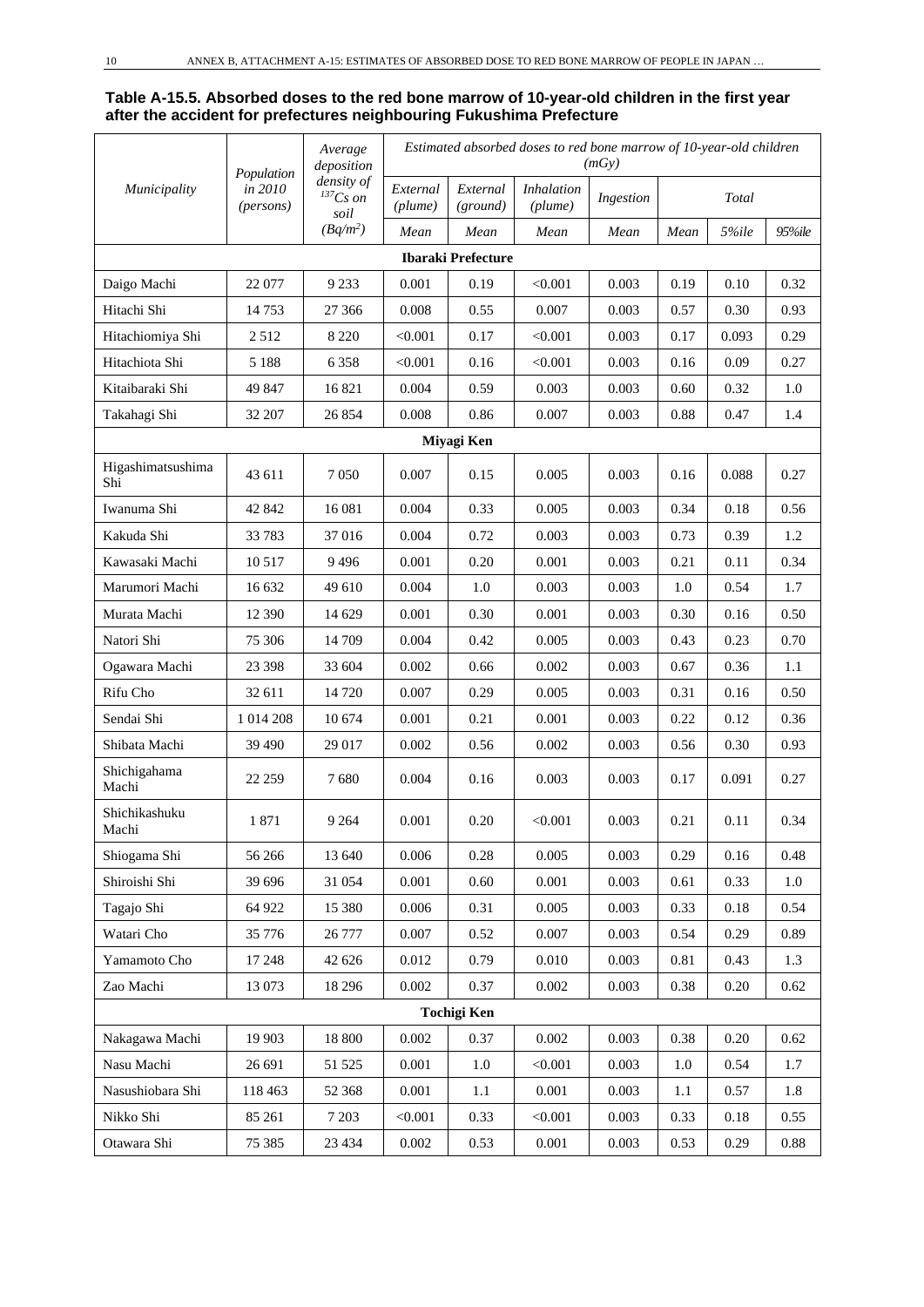|                | Population                    | Average<br>deposition<br>density of<br>$^{137}Cs$ on<br>soil | Estimated absorbed doses to red bone marrow of 10-year-old children<br>(mGv) |                      |                              |           |       |       |            |  |
|----------------|-------------------------------|--------------------------------------------------------------|------------------------------------------------------------------------------|----------------------|------------------------------|-----------|-------|-------|------------|--|
| Municipality   | in 2010<br>( <i>persons</i> ) |                                                              | External<br>(plume)                                                          | External<br>(ground) | <i>Inhalation</i><br>(plume) | Ingestion |       | Total |            |  |
|                |                               | $(Bq/m^2)$                                                   | Mean                                                                         | Mean                 | Mean                         | Mean      | Mean  | 5%ile | $95\%$ ile |  |
| Yamagata Ken   |                               |                                                              |                                                                              |                      |                              |           |       |       |            |  |
| Kaminoyama Shi | 36 118                        | 5 5 8 0                                                      | < 0.001                                                                      | 0.11                 | < 0.001                      | 0.003     | 0.12  | 0.062 | 0.19       |  |
| Nan-yo Shi     | 35 110                        | 4 5 4 0                                                      | < 0.001                                                                      | 0.10                 | < 0.001                      | 0.003     | 0.10  | 0.055 | 0.17       |  |
| Takahata Machi | 26 358                        | 4 2 4 0                                                      | 0.001                                                                        | 0.090                | 0.001                        | 0.003     | 0.095 | 0.051 | 0.15       |  |
| Yamagata Shi   | 257936                        | 5 8 8 0                                                      | < 0.001                                                                      | 0.12                 | < 0.001                      | 0.003     | 0.13  | 0.069 | 0.21       |  |
| Yonezawa Shi   | 92 876                        | 3 4 3 4                                                      | 0.001                                                                        | 0.11                 | < 0.001                      | 0.003     | 0.11  | 0.060 | 0.18       |  |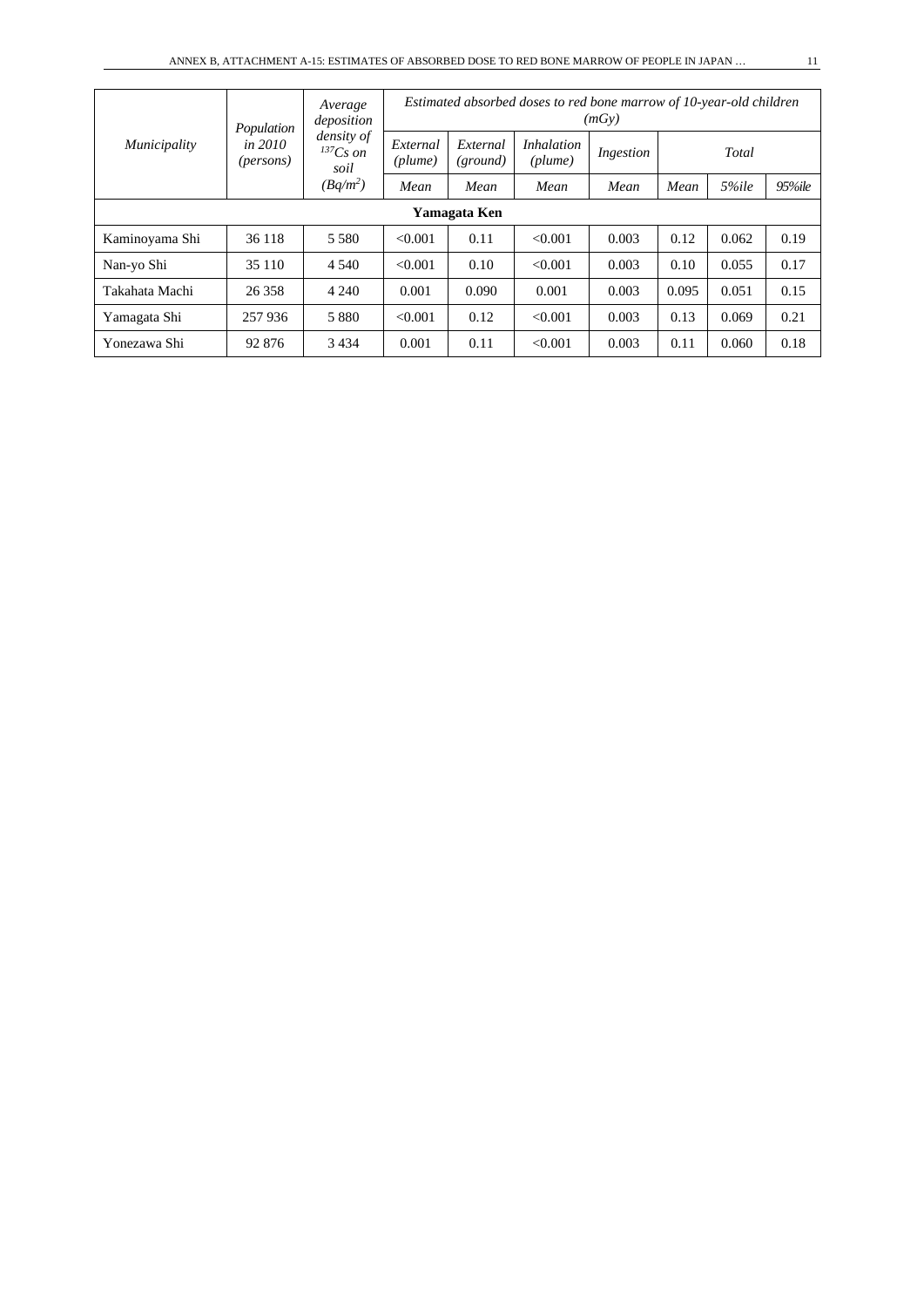#### **Table A-15.6. Absorbed doses to the red bone marrow of 1-year-old infants in the first year after the accident for prefectures neighbouring Fukushima Prefecture**

|                          | Population           | Average<br>deposition               |                     |                           |                              | (mGy)     |      | Estimated absorbed doses to red bone marrow of 1-year-old infants |         |  |  |
|--------------------------|----------------------|-------------------------------------|---------------------|---------------------------|------------------------------|-----------|------|-------------------------------------------------------------------|---------|--|--|
| Municipality             | in 2010<br>(persons) | density of<br>$^{137}Cs$ on<br>soil | External<br>(plume) | External<br>(ground)      | <b>Inhalation</b><br>(plume) | Ingestion |      | Total                                                             |         |  |  |
|                          |                      | $(Bq/m^2)$                          | Mean                | Mean                      | Mean                         | Mean      | Mean | 5%ile                                                             | 95%ile  |  |  |
|                          |                      |                                     |                     | <b>Ibaraki Prefecture</b> |                              |           |      |                                                                   |         |  |  |
| Daigo Machi              | 22 077               | 9 2 3 3                             | 0.001               | 0.22                      | < 0.001                      | 0.002     | 0.22 | 0.11                                                              | 0.36    |  |  |
| Hitachi Shi              | 14753                | 27 366                              | 0.008               | 0.62                      | 0.004                        | 0.002     | 0.64 | 0.33                                                              | 1.1     |  |  |
| Hitachiomiya Shi         | 2512                 | 8 2 2 0                             | 0.001               | 0.19                      | < 0.001                      | 0.002     | 0.19 | 0.10                                                              | 0.32    |  |  |
| Hitachiota Shi           | 5 1 8 8              | 6 3 5 8                             | 0.001               | 0.18                      | < 0.001                      | 0.002     | 0.18 | 0.10                                                              | 0.30    |  |  |
| Kitaibaraki Shi          | 49 847               | 16821                               | 0.004               | 0.67                      | 0.002                        | 0.002     | 0.68 | 0.36                                                              | 1.1     |  |  |
| Takahagi Shi             | 32 207               | 26 854                              | 0.008               | 0.97                      | 0.004                        | 0.002     | 0.99 | 0.52                                                              | 1.6     |  |  |
|                          |                      |                                     |                     | Miyagi Ken                |                              |           |      |                                                                   |         |  |  |
| Higashimatsushima<br>Shi | 43 611               | 7050                                | 0.008               | 0.17                      | 0.003                        | 0.002     | 0.18 | 0.09                                                              | 0.30    |  |  |
| Iwanuma Shi              | 42 842               | 16 08 1                             | 0.004               | 0.38                      | 0.002                        | 0.002     | 0.38 | 0.20                                                              | 0.64    |  |  |
| Kakuda Shi               | 33783                | 37016                               | 0.004               | 0.82                      | 0.002                        | 0.002     | 0.83 | 0.43                                                              | 1.4     |  |  |
| Kawasaki Machi           | 10 5 17              | 9496                                | 0.001               | 0.23                      | < 0.001                      | 0.002     | 0.23 | 0.12                                                              | 0.39    |  |  |
| Marumori Machi           | 16 632               | 49 610                              | 0.004               | 1.1                       | 0.002                        | 0.002     | 1.1  | 0.60                                                              | 1.9     |  |  |
| Murata Machi             | 12 390               | 14 629                              | 0.001               | 0.34                      | < 0.001                      | 0.002     | 0.34 | 0.18                                                              | 0.57    |  |  |
| Natori Shi               | 75 306               | 14 709                              | 0.005               | 0.47                      | 0.002                        | 0.002     | 0.48 | 0.25                                                              | 0.80    |  |  |
| Ogawara Machi            | 23 3 98              | 33 604                              | 0.002               | 0.75                      | 0.001                        | 0.002     | 0.75 | 0.39                                                              | 1.3     |  |  |
| Rifu Cho                 | 32 611               | 14 7 20                             | 0.008               | 0.33                      | 0.003                        | 0.002     | 0.34 | 0.18                                                              | 0.56    |  |  |
| Sendai Shi               | 1 014 208            | 10 674                              | 0.001               | 0.24                      | < 0.001                      | 0.002     | 0.25 | 0.13                                                              | 0.41    |  |  |
| Shibata Machi            | 39 490               | 29 017                              | 0.002               | 0.63                      | 0.001                        | 0.002     | 0.64 | 0.33                                                              | 1.1     |  |  |
| Shichigahama<br>Machi    | 22 259               | 7680                                | 0.004               | 0.18                      | 0.002                        | 0.002     | 0.19 | 0.10                                                              | 0.31    |  |  |
| Shichikashuku<br>Machi   | 1871                 | 9 2 6 4                             | 0.001               | 0.23                      | < 0.001                      | 0.002     | 0.23 | 0.12                                                              | 0.39    |  |  |
| Shiogama Shi             | 56 266               | 13 640                              | 0.007               | 0.32                      | 0.003                        | 0.002     | 0.33 | 0.17                                                              | 0.54    |  |  |
| Shiroishi Shi            | 39 696               | 31 054                              | 0.001               | 0.68                      | < 0.001                      | 0.002     | 0.69 | 0.36                                                              | 1.1     |  |  |
| Tagajo Shi               | 64 922               | 15 380                              | 0.007               | 0.35                      | 0.003                        | 0.002     | 0.37 | 0.19                                                              | 0.60    |  |  |
| Watari Cho               | 35 776               | 26 777                              | 0.008               | 0.59                      | 0.004                        | 0.002     | 0.61 | 0.31                                                              | 1.0     |  |  |
| Yamamoto Cho             | 17 248               | 42 626                              | 0.014               | 0.89                      | 0.006                        | 0.002     | 0.92 | 0.48                                                              | 1.5     |  |  |
| Zao Machi                | 13 073               | 18 29 6                             | 0.002               | 0.42                      | 0.001                        | 0.002     | 0.43 | 0.22                                                              | 0.71    |  |  |
|                          |                      |                                     |                     | <b>Tochigi Ken</b>        |                              |           |      |                                                                   |         |  |  |
| Nakagawa Machi           | 19 903               | 18 800                              | 0.003               | 0.42                      | 0.001                        | 0.002     | 0.43 | 0.22                                                              | 0.71    |  |  |
| Nasu Machi               | 26 691               | 51 525                              | 0.001               | $1.1\,$                   | 0.000                        | 0.002     | 1.1  | 0.59                                                              | 1.9     |  |  |
| Nasushiobara Shi         | 118 463              | 52 368                              | 0.001               | $1.2\,$                   | 0.001                        | 0.002     | 1.2  | 0.63                                                              | $2.0\,$ |  |  |
| Nikko Shi                | 85 261               | 7 2 0 3                             | < 0.001             | 0.38                      | < 0.001                      | 0.002     | 0.38 | 0.20                                                              | 0.63    |  |  |
| Otawara Shi              | 75 385               | 23 4 34                             | 0.002               | 0.60                      | 0.001                        | 0.002     | 0.60 | 0.32                                                              | $1.0\,$ |  |  |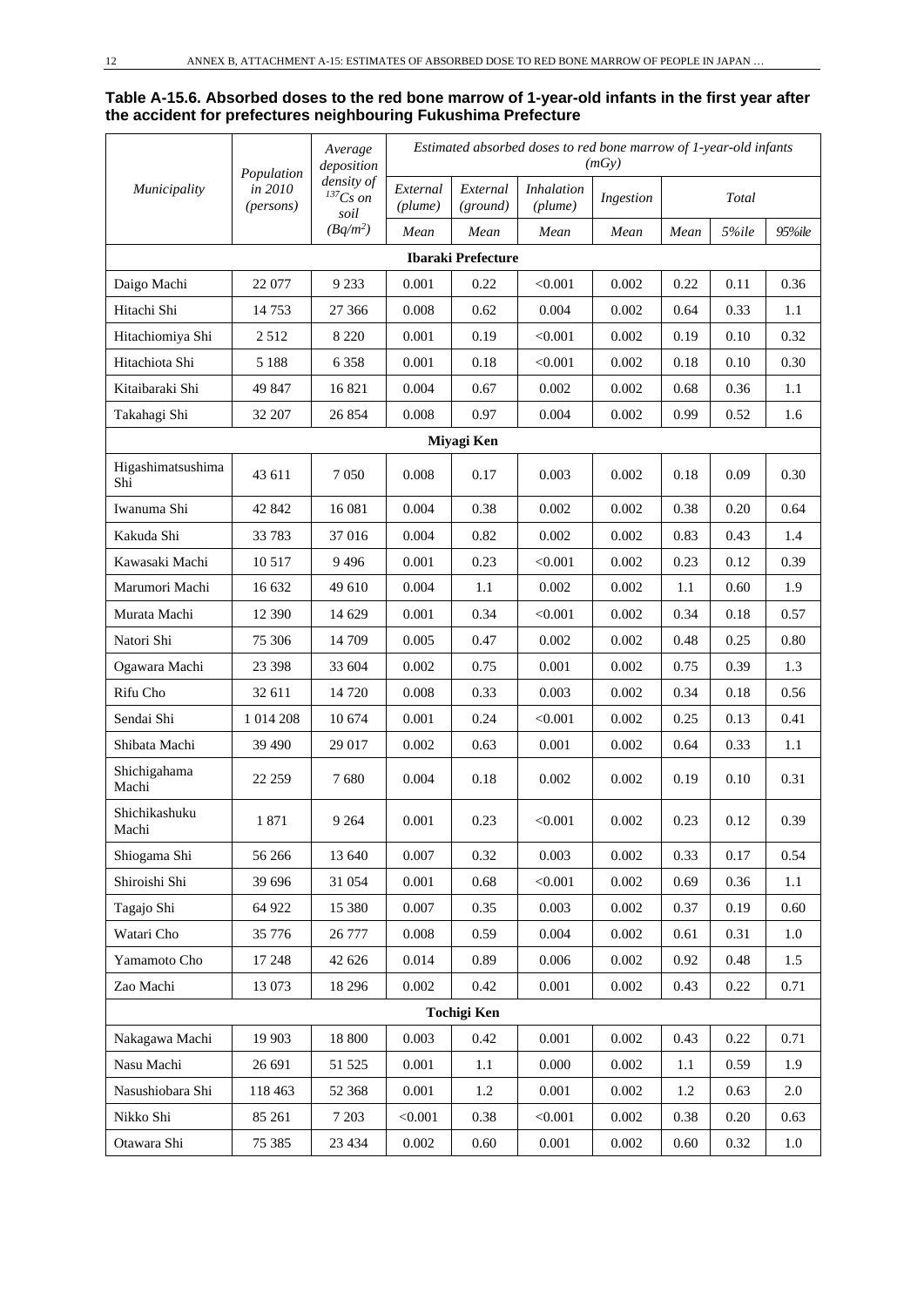|                | Population                    | Average<br>deposition               | Estimated absorbed doses to red bone marrow of 1-year-old infants<br>(mGy) |                      |                              |           |      |       |            |  |
|----------------|-------------------------------|-------------------------------------|----------------------------------------------------------------------------|----------------------|------------------------------|-----------|------|-------|------------|--|
| Municipality   | in 2010<br>( <i>persons</i> ) | density of<br>$^{137}Cs$ on<br>soil | External<br>(plume)                                                        | External<br>(ground) | <i>Inhalation</i><br>(plume) | Ingestion |      | Total |            |  |
|                |                               | $(Bq/m^2)$                          | Mean                                                                       | Mean                 | Mean                         | Mean      | Mean | 5%ile | $95\%$ ile |  |
| Yamagata Ken   |                               |                                     |                                                                            |                      |                              |           |      |       |            |  |
| Kaminoyama Shi | 36 118                        | 5 5 8 0                             | < 0.001                                                                    | 0.10                 | < 0.001                      | 0.002     | 0.10 | 0.055 | 0.31       |  |
| Nan-yo Shi     | 35 110                        | 4 5 4 0                             | < 0.001                                                                    | 0.13                 | < 0.001                      | 0.002     | 0.13 | 0.068 | 0.31       |  |
| Takahata Machi | 26 358                        | 4 2 4 0                             | 0.001                                                                      | 0.11                 | < 0.001                      | 0.002     | 0.11 | 0.060 | 0.28       |  |
| Yamagata Shi   | 257 936                       | 5 8 8 0                             | < 0.001                                                                    | 0.14                 | < 0.001                      | 0.002     | 0.14 | 0.075 | 0.38       |  |
| Yonezawa Shi   | 92 876                        | 3 4 3 4                             | 0.001                                                                      | 0.12                 | < 0.001                      | 0.002     | 0.12 | 0.065 | 0.32       |  |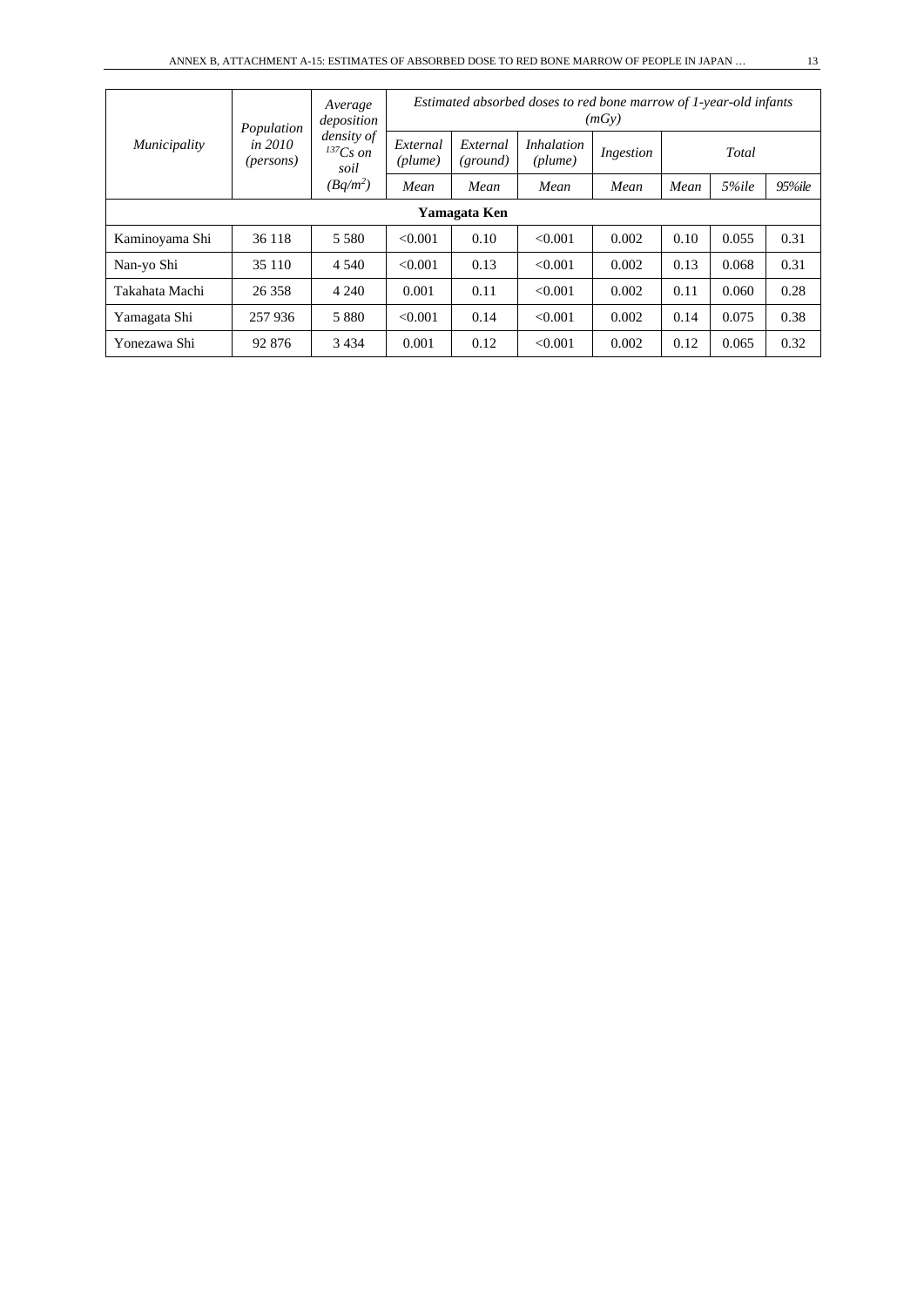#### **Table A-15.7. In utero absorbed doses to the red bone marrow of infants born between mid-March and mid-December 2011 in Fukushima Prefecture (excluding evacuated areas)**

|                      | Population           | Average<br>deposition              | Estimated in utero absorbed dose to red bone marrow of infants<br>(mGy) |                             |       |        |  |  |
|----------------------|----------------------|------------------------------------|-------------------------------------------------------------------------|-----------------------------|-------|--------|--|--|
| Municipality         | in 2010<br>(persons) | density of<br>${}^{137}Cs$ on soil | External <sup>a</sup><br>exposure                                       | Inhalation and<br>ingestion |       | Total  |  |  |
|                      |                      | $(Bq/m^2)$                         | Mean                                                                    | Mean                        | Mean  | 95%ile |  |  |
|                      |                      |                                    | <b>Fukushima Prefecture</b>                                             |                             |       |        |  |  |
| Aizubange Machi      | 17918                | 39 4 54                            | 0.39                                                                    | 0.020                       | 0.41  | 0.67   |  |  |
| Aizumisato Machi     | 24 631               | 14 5 23                            | 0.16                                                                    | 0.020                       | 0.18  | 0.28   |  |  |
| Aizuwakamatsu<br>Shi | 131 928              | 24 878                             | 0.34                                                                    | 0.020                       | 0.36  | 0.58   |  |  |
| Asakawa Machi        | 7402                 | 23 748                             | 0.26                                                                    | 0.020                       | 0.28  | 0.46   |  |  |
| Bandai Machi         | 4 2 9 3              | 22 201                             | 0.29                                                                    | 0.020                       | 0.31  | 0.50   |  |  |
| Date Shi             | 69 963               | 147 228                            | 1.4                                                                     | 0.020                       | 1.4   | 2.3    |  |  |
| Fukushima Shi        | 296 181              | 228 498                            | 2.1                                                                     | 0.020                       | 2.1   | 3.4    |  |  |
| Furudono Machi       | 6 3 7 4              | 21 963                             | 0.23                                                                    | 0.020                       | 0.25  | 0.40   |  |  |
| Hanawa Machi         | 10 663               | 19 9 76                            | 0.21                                                                    | 0.020                       | 0.23  | 0.38   |  |  |
| Hinoemata Mura       | 696                  | 2434                               | 0.027                                                                   | 0.020                       | 0.047 | 0.070  |  |  |
| Hirata Mura          | 7595                 | 19 29 6                            | 0.22                                                                    | 0.020                       | 0.24  | 0.39   |  |  |
| Inawashiro Machi     | 16 9 82              | 24 633                             | 0.24                                                                    | 0.020                       | 0.26  | 0.42   |  |  |
| Ishikawa Machi       | 19 175               | 11789                              | 0.12                                                                    | 0.020                       | 0.14  | 0.23   |  |  |
| Iwaki Shi            | 354 297              | 26 3 8 5                           | 0.54                                                                    | 0.020                       | 0.56  | 0.91   |  |  |
| Izumizaki Mura       | 6949                 | 55 888                             | 0.54                                                                    | 0.020                       | 0.56  | 0.91   |  |  |
| Kagamiishi Machi     | 13 651               | 56 530                             | 0.54                                                                    | 0.020                       | 0.56  | 0.92   |  |  |
| Kaneyama Machi       | 2871                 | 3 1 6 1                            | 0.03                                                                    | 0.020                       | 0.051 | 0.076  |  |  |
| Kitakata Shi         | 55 824               | 20 684                             | 0.23                                                                    | 0.020                       | 0.25  | 0.41   |  |  |
| Kitashiobara Mura    | 3791                 | 49 371                             | 0.50                                                                    | 0.020                       | 0.52  | 0.85   |  |  |
| Koori Machi          | 14 708               | 208 246                            | 1.9                                                                     | 0.020                       | 1.9   | 3.1    |  |  |
| Koriyama Shi         | 341781               | 162 070                            | 1.4                                                                     | 0.020                       | 1.5   | 2.4    |  |  |
| Kunimi Machi         | 9952                 | 88 661                             | 0.85                                                                    | 0.020                       | 0.87  | 1.4    |  |  |
| Miharu Machi         | 17942                | 83 919                             | 0.79                                                                    | 0.020                       | 0.81  | 1.3    |  |  |
| Minamiaizu Machi     | 19896                | 5 1 0 1                            | 0.054                                                                   | 0.020                       | 0.074 | 0.11   |  |  |
| Minamisoma Shi       | 40 941               | 109 472                            | $1.0\,$                                                                 | 0.020                       | 1.0   | 1.7    |  |  |
| Mishima Machi        | 2 2 1 3              | 13 560                             | 0.14                                                                    | 0.020                       | 0.16  | 0.25   |  |  |
| Motomiya Shi         | 30 771               | 128 097                            | 1.2                                                                     | 0.020                       | 1.2   | 1.9    |  |  |
| Nakajima Mura        | 4 8 6 5              | 25 332                             | 0.28                                                                    | 0.020                       | 0.30  | 0.48   |  |  |
| Nihonmatsu Shi       | 63 751               | 197 153                            | 1.7                                                                     | 0.020                       | 1.7   | 2.9    |  |  |
| Nishiaizu Machi      | 8 2 3 7              | 6 1 9 3                            | 0.063                                                                   | 0.020                       | 0.083 | 0.13   |  |  |
| Nishigo Mura         | 18 615               | 96 014                             | 0.87                                                                    | 0.020                       | 0.89  | 1.5    |  |  |
| Ono Machi            | 11983                | 21 4 34                            | 0.22                                                                    | 0.020                       | 0.24  | 0.39   |  |  |
| Otama Mura           | 8 1 3 0              | 162 855                            | 1.5                                                                     | 0.020                       | 1.47  | 2.4    |  |  |
| Samegawa Mura        | 4 2 5 9              | 21 146                             | 0.24                                                                    | 0.020                       | 0.26  | 0.42   |  |  |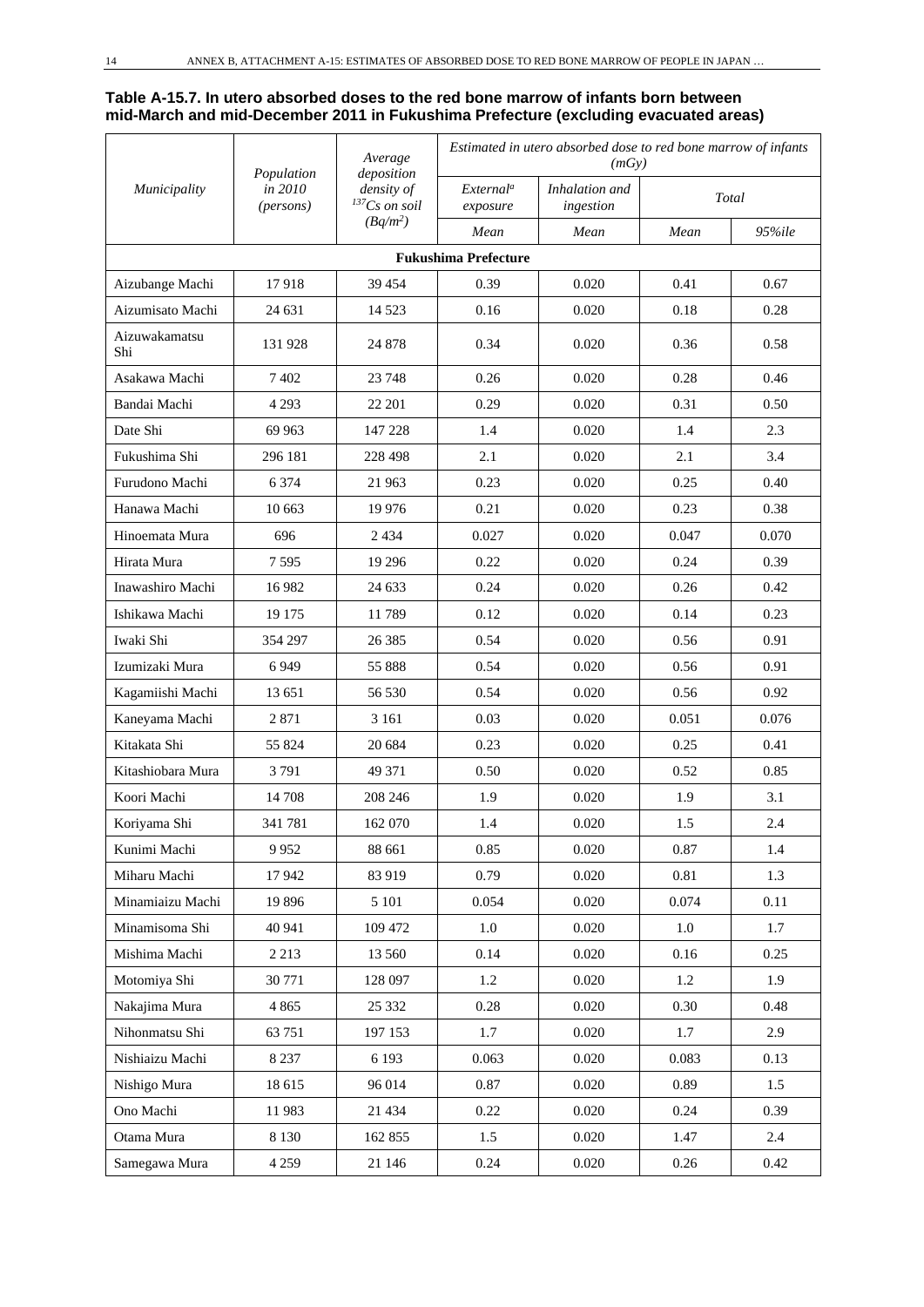| Municipality    | Population                    | Average<br>deposition            | Estimated in utero absorbed dose to red bone marrow of infants<br>(mGy) |                             |       |            |  |  |
|-----------------|-------------------------------|----------------------------------|-------------------------------------------------------------------------|-----------------------------|-------|------------|--|--|
|                 | in 2010<br>( <i>persons</i> ) | density of<br>$^{137}Cs$ on soil | External <sup>a</sup><br>exposure                                       | Inhalation and<br>ingestion | Total |            |  |  |
|                 |                               | $(Bq/m^2)$                       | Mean                                                                    | Mean                        | Mean  | $95\%$ ile |  |  |
| Shimogo Machi   | 7010                          | 3 3 7 6                          | 0.17                                                                    | 0.020                       | 0.19  | 0.30       |  |  |
| Shinchi Machi   | 9 0 3 9                       | 55 233                           | 0.56                                                                    | 0.020                       | 0.58  | 0.94       |  |  |
| Shirakawa Shi   | 66 544                        | 71 676                           | 0.73                                                                    | 0.020                       | 0.75  | 1.2        |  |  |
| Showa Mura      | 1632                          | 12 200                           | 0.13                                                                    | 0.020                       | 0.15  | 0.23       |  |  |
| Soma Shi        | 38 187                        | 54 612                           | 0.53                                                                    | 0.020                       | 0.55  | 0.90       |  |  |
| Sukagawa Shi    | 78819                         | 73 261                           | 0.70                                                                    | 0.020                       | 0.72  | 1.2        |  |  |
| Tadami Machi    | 5 2 7 7                       | 5 3 1 1                          | 0.089                                                                   | 0.020                       | 0.11  | 0.17       |  |  |
| Tamakawa Mura   | 7 2 9 5                       | 15 7 51                          | 0.16                                                                    | 0.020                       | 0.18  | 0.29       |  |  |
| Tanagura Machi  | 15 702                        | 45 108                           | 0.42                                                                    | 0.020                       | 0.44  | 0.72       |  |  |
| Ten-ei Mura     | 6589                          | 115 367                          | 1.04                                                                    | 0.020                       | 1.1   | 1.7        |  |  |
| Yabuki Machi    | 18 688                        | 33 530                           | 0.37                                                                    | 0.020                       | 0.39  | 0.63       |  |  |
| Yamatsuri Machi | 6821                          | 6 3 2 4                          | 0.23                                                                    | 0.020                       | 0.25  | 0.40       |  |  |
| Yanaizu Machi   | 4 2 6 3                       | 12 9 95                          | 0.13                                                                    | 0.020                       | 0.15  | 0.24       |  |  |
| Yugawa Mura     | 3455                          | 37 400                           | 0.38                                                                    | 0.020                       | 0.40  | 0.64       |  |  |

*<sup>a</sup>*Average external in utero dose from deposited radionuclides to red bone marrow of infants born between mid-March and mid-December 2011 in a particular municipality of Fukushima Prefecture was calculated as average absorbed dose to the mother's colon over the remaining period of in utero development 1, 2, … 9 months since after 15 March 2011.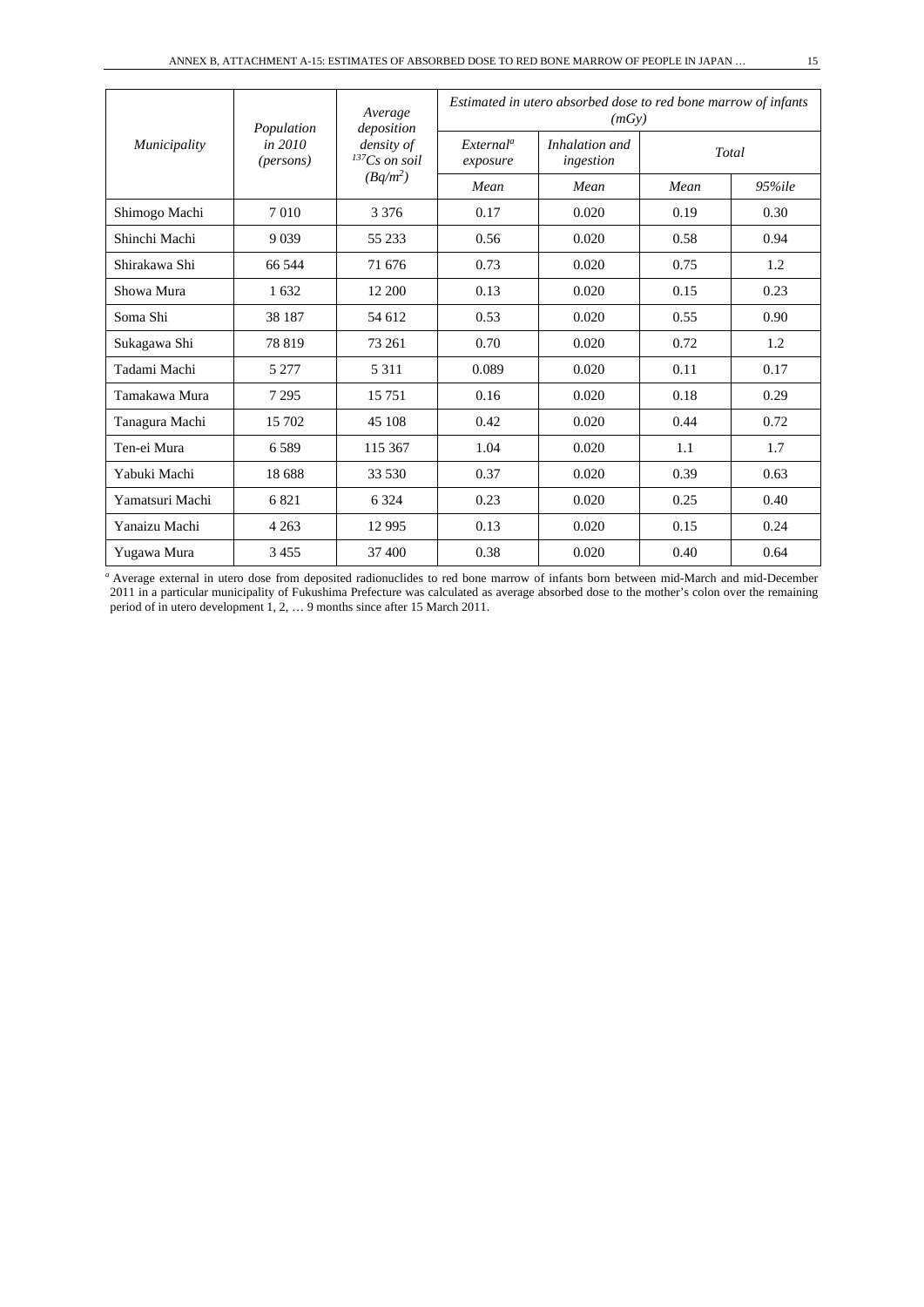#### **Table A-15.8. Absorbed doses to the red bone marrow of adults in the first year after the accident for prefectures in Japan distant from Fukushima Prefecture**

|                         |                                    | Average soil                         | Estimated absorbed doses to red bone marrow of adults ( $mGy$ ) |                      |                              |           |       |  |
|-------------------------|------------------------------------|--------------------------------------|-----------------------------------------------------------------|----------------------|------------------------------|-----------|-------|--|
| Prefecture              | Population<br>in 2010<br>(persons) | deposition<br>$of$ <sup>137</sup> Cs | External<br>(plume)                                             | External<br>(ground) | <i>Inhalation</i><br>(plume) | Ingestion | Total |  |
|                         |                                    | $(Bq/m^2)$                           | Mean                                                            | Mean                 | Mean                         | Mean      | Mean  |  |
|                         |                                    |                                      | <b>Remainder of Japan</b>                                       |                      |                              |           |       |  |
| Aichi Prefecture        | 7410719                            | 9                                    | < 0.001                                                         | < 0.001              | < 0.001                      | 0.003     | 0.003 |  |
| Akita Prefecture        | 1 085 997                          | 175                                  | < 0.001                                                         | 0.003                | < 0.001                      | 0.003     | 0.006 |  |
| Aomori Prefecture       | 1 373 339                          | 67                                   | < 0.001                                                         | 0.001                | < 0.001                      | 0.003     | 0.004 |  |
| Chiba Prefecture        | 6 216 289                          | 20 931                               | < 0.001                                                         | 0.34                 | < 0.001                      | 0.003     | 0.34  |  |
| Ehime Prefecture        | 1 431 493                          | 7                                    | < 0.001                                                         | < 0.001              | < 0.001                      | 0.003     | 0.003 |  |
| Fukui Prefecture        | 806 314                            | 31                                   | < 0.001                                                         | 0.001                | < 0.001                      | 0.003     | 0.004 |  |
| Fukuoka Prefecture      | 5 071 968                          | 1                                    | < 0.001                                                         | < 0.001              | < 0.001                      | 0.003     | 0.003 |  |
| Gifu Prefecture         | 2 080 773                          | 16                                   | < 0.001                                                         | < 0.001              | < 0.001                      | 0.003     | 0.003 |  |
| Gunma Prefecture        | 2 008 068                          | 13 639                               | < 0.001                                                         | 0.23                 | < 0.001                      | 0.003     | 0.228 |  |
| Hiroshima Prefecture    | 2 860 750                          | $\overline{4}$                       | < 0.001                                                         | < 0.001              | < 0.001                      | 0.003     | 0.003 |  |
| Hokkaido Prefecture     | 5 506 419                          | 9                                    | < 0.001                                                         | < 0.001              | < 0.001                      | 0.003     | 0.003 |  |
| Hyogo Prefecture        | 5 5 8 1 3 3                        | 8                                    | < 0.001                                                         | < 0.001              | < 0.001                      | 0.003     | 0.003 |  |
| Ishikawa Prefecture     | 1 169 788                          | 13                                   | < 0.001                                                         | < 0.001              | < 0.001                      | 0.003     | 0.003 |  |
| <b>Iwate Prefecture</b> | 1 330 147                          | 11 880                               | < 0.001                                                         | 0.20                 | < 0.001                      | 0.003     | 0.20  |  |
| Kagawa Prefecture       | 995 842                            | 6                                    | < 0.001                                                         | < 0.001              | < 0.001                      | 0.003     | 0.003 |  |
| Kagoshima Prefecture    | 1706242                            | $\mathbf{1}$                         | < 0.001                                                         | < 0.001              | < 0.001                      | 0.003     | 0.003 |  |
| Kanagawa Prefecture     | 9 048 331                          | 3857                                 | < 0.001                                                         | 0.066                | < 0.001                      | 0.003     | 0.069 |  |
| Kochi Prefecture        | 764 456                            | 36                                   | < 0.001                                                         | 0.001                | < 0.001                      | 0.003     | 0.004 |  |
| Kumamoto Prefecture     | 1 817 426                          | $\mathbf{0}$                         | < 0.001                                                         | < 0.001              | < 0.001                      | 0.003     | 0.003 |  |
| Kyoto Prefecture        | 2 636 092                          | $\overline{7}$                       | < 0.001                                                         | < 0.001              | < 0.001                      | 0.003     | 0.003 |  |
| Mie Prefecture          | 1 854 724                          | 27                                   | < 0.001                                                         | 0.001                | < 0.001                      | 0.003     | 0.003 |  |
| Miyazaki Prefecture     | 1 135 233                          | 6                                    | < 0.001                                                         | < 0.001              | < 0.001                      | 0.003     | 0.003 |  |
| Nagano Prefecture       | 2 152 449                          | 1 2 5 1                              | < 0.001                                                         | 0.022                | < 0.001                      | 0.003     | 0.025 |  |
| Nagasaki Prefecture     | 1 426 779                          | $\overline{c}$                       | < 0.001                                                         | < 0.001              | < 0.001                      | 0.003     | 0.003 |  |
| Nara Prefecture         | 1 400 728                          | $\overline{7}$                       | < 0.001                                                         | < 0.001              | < 0.001                      | 0.003     | 0.003 |  |
| Niigata Prefecture      | 2 374 450                          | 49                                   | < 0.001                                                         | 0.001                | < 0.001                      | 0.003     | 0.004 |  |
| Oita Prefecture         | 1 196 529                          | $\mathbf{1}$                         | < 0.001                                                         | < 0.001              | < 0.001                      | 0.003     | 0.003 |  |
| Okayama Prefecture      | 1 945 276                          | $\overline{4}$                       | < 0.001                                                         | < 0.001              | < 0.001                      | 0.003     | 0.003 |  |
| Okinawa Prefecture      | 1 392 818                          | $\overline{4}$                       | < 0.001                                                         | < 0.001              | < 0.001                      | 0.003     | 0.003 |  |
| Osaka Prefecture        | 8 8 6 5 2 4 5                      | 9                                    | < 0.001                                                         | < 0.001              | < 0.001                      | 0.003     | 0.003 |  |
| Saga Prefecture         | 849788                             | $\mathbf{1}$                         | < 0.001                                                         | < 0.001              | < 0.001                      | 0.003     | 0.003 |  |
| Saitama Prefecture      | 7 194 556                          | 6 2 8 4                              | < 0.001                                                         | 0.11                 | < 0.001                      | 0.003     | 0.11  |  |
| Shiga Prefecture        | 1 410 777                          | $\tau$                               | < 0.001                                                         | < 0.001              | < 0.001                      | 0.003     | 0.003 |  |
| Shimane Prefecture      | 717 397                            | 6                                    | < 0.001                                                         | < 0.001              | < 0.001                      | 0.003     | 0.003 |  |
| Shizuoka Prefecture     | 3 765 007                          | 643                                  | < 0.001                                                         | 0.012                | < 0.001                      | 0.003     | 0.015 |  |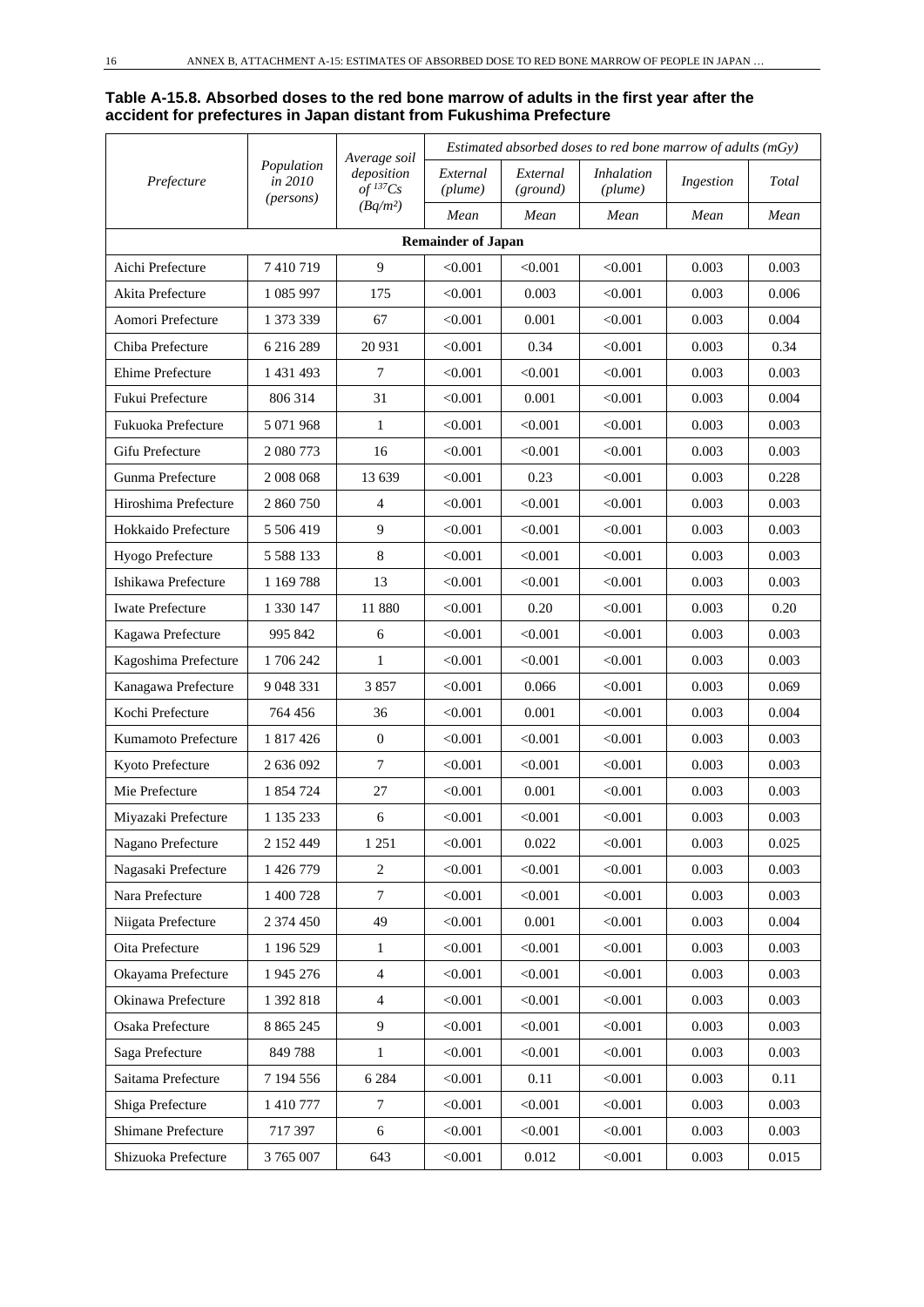| Prefecture                |                                                    | Average soil                                                 | Estimated absorbed doses to red bone marrow of adults $(mGv)$ |                      |                              |           |       |  |
|---------------------------|----------------------------------------------------|--------------------------------------------------------------|---------------------------------------------------------------|----------------------|------------------------------|-----------|-------|--|
|                           | Population<br><i>in 2010</i><br>( <i>persons</i> ) | deposition<br>$of$ <sup>137</sup> Cs<br>(Bq/m <sup>2</sup> ) | External<br>$(\textit{plume})$                                | External<br>(ground) | <i>Inhalation</i><br>(plume) | Ingestion | Total |  |
|                           |                                                    |                                                              | Mean                                                          | Mean                 | Mean                         | Mean      | Mean  |  |
| Tokushima Prefecture      | 785 491                                            | 8                                                            | < 0.001                                                       | < 0.001              | < 0.001                      | 0.003     | 0.003 |  |
| Tokyo                     | 13 159 388                                         | 8499                                                         | < 0.001                                                       | 0.14                 | < 0.001                      | 0.003     | 0.15  |  |
| <b>Tottori Prefecture</b> | 588 667                                            | 11                                                           | < 0.001                                                       | < 0.001              | < 0.001                      | 0.003     | 0.003 |  |
| Toyama Prefecture         | 1 093 247                                          | 16                                                           | < 0.001                                                       | < 0.001              | < 0.001                      | 0.003     | 0.003 |  |
| Wakayama Prefecture       | 1 002 198                                          | 10                                                           | < 0.001                                                       | < 0.001              | < 0.001                      | 0.003     | 0.003 |  |
| Yamaguchi Prefecture      | 1451338                                            | 3                                                            | < 0.001                                                       | < 0.001              | < 0.001                      | 0.003     | 0.003 |  |
| Yamanashi Prefecture      | 863 075                                            | 208                                                          | < 0.001                                                       | 0.004                | < 0.001                      | 0.003     | 0.007 |  |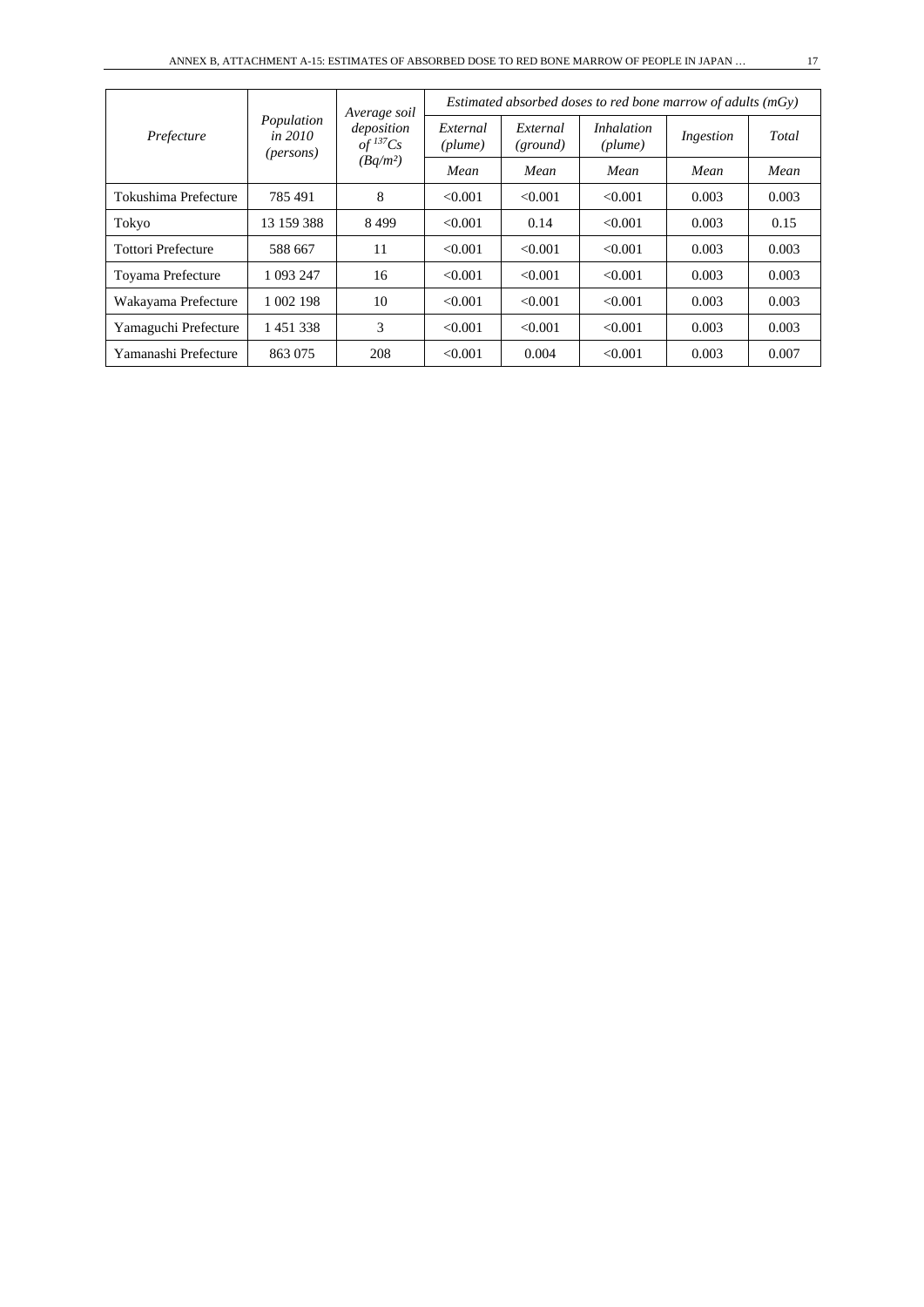#### **Table A-15.9. Absorbed doses to the red bone marrow of 10-year-old children in the first year after the accident for prefectures in Japan distant from Fukushima Prefecture**

|                         | Average soil<br>Population | Estimated absorbed doses to red bone marrow of<br>$10$ -year-old children (mGy) |                           |                      |                              |           |       |
|-------------------------|----------------------------|---------------------------------------------------------------------------------|---------------------------|----------------------|------------------------------|-----------|-------|
| Prefecture              | in 2010<br>(persons)       | deposition<br>$of$ <sup>137</sup> Cs<br>$(Bq/m^2)$                              | External<br>(plume)       | External<br>(ground) | <b>Inhalation</b><br>(plume) | Ingestion | Total |
|                         |                            |                                                                                 | Mean                      | Mean                 | Mean                         | Mean      | Mean  |
|                         |                            |                                                                                 | <b>Remainder of Japan</b> |                      |                              |           |       |
| Aichi Prefecture        | 7410719                    | 9                                                                               | < 0.001                   | < 0.001              | < 0.001                      | 0.002     | 0.002 |
| Akita Prefecture        | 1 085 997                  | 175                                                                             | < 0.001                   | 0.004                | < 0.001                      | 0.002     | 0.006 |
| Aomori Prefecture       | 1 373 339                  | 67                                                                              | < 0.001                   | 0.002                | < 0.001                      | 0.002     | 0.004 |
| Chiba Prefecture        | 6 216 289                  | 20 931                                                                          | < 0.001                   | 0.41                 | < 0.001                      | 0.002     | 0.42  |
| Ehime Prefecture        | 1 431 493                  | 7                                                                               | < 0.001                   | < 0.001              | < 0.001                      | 0.002     | 0.002 |
| Fukui Prefecture        | 806 314                    | 31                                                                              | < 0.001                   | 0.001                | < 0.001                      | 0.002     | 0.003 |
| Fukuoka Prefecture      | 5 071 968                  | $\mathbf{1}$                                                                    | < 0.001                   | < 0.001              | < 0.001                      | 0.002     | 0.002 |
| Gifu Prefecture         | 2 080 773                  | 16                                                                              | < 0.001                   | < 0.001              | < 0.001                      | 0.002     | 0.002 |
| Gunma Prefecture        | 2 008 068                  | 13 639                                                                          | < 0.001                   | 0.27                 | < 0.001                      | 0.002     | 0.275 |
| Hiroshima Prefecture    | 2 860 750                  | $\overline{4}$                                                                  | < 0.001                   | < 0.001              | < 0.001                      | 0.002     | 0.002 |
| Hokkaido Prefecture     | 5 506 419                  | 9                                                                               | < 0.001                   | < 0.001              | < 0.001                      | 0.002     | 0.002 |
| Hyogo Prefecture        | 5 5 8 8 1 3 3              | 8                                                                               | < 0.001                   | < 0.001              | < 0.001                      | 0.002     | 0.002 |
| Ishikawa Prefecture     | 1 1 69 7 88                | 13                                                                              | < 0.001                   | < 0.001              | < 0.001                      | 0.002     | 0.002 |
| <b>Iwate Prefecture</b> | 1 330 147                  | 11 880                                                                          | < 0.001                   | 0.24                 | < 0.001                      | 0.002     | 0.24  |
| Kagawa Prefecture       | 995 842                    | 6                                                                               | < 0.001                   | < 0.001              | < 0.001                      | 0.002     | 0.002 |
| Kagoshima Prefecture    | 1706242                    | $\mathbf{1}$                                                                    | < 0.001                   | < 0.001              | < 0.001                      | 0.002     | 0.002 |
| Kanagawa Prefecture     | 9 048 331                  | 3857                                                                            | < 0.001                   | 0.080                | < 0.001                      | 0.002     | 0.082 |
| Kochi Prefecture        | 764 456                    | 36                                                                              | < 0.001                   | 0.001                | < 0.001                      | 0.002     | 0.003 |
| Kumamoto Prefecture     | 1 817 426                  | $\overline{0}$                                                                  | < 0.001                   | < 0.001              | < 0.001                      | 0.002     | 0.002 |
| Kyoto Prefecture        | 2 636 092                  | $\tau$                                                                          | < 0.001                   | < 0.001              | < 0.001                      | 0.002     | 0.002 |
| Mie Prefecture          | 1 854 724                  | 27                                                                              | < 0.001                   | 0.001                | < 0.001                      | 0.002     | 0.003 |
| Miyazaki Prefecture     | 1 135 233                  | 6                                                                               | < 0.001                   | < 0.001              | < 0.001                      | 0.002     | 0.002 |
| Nagano Prefecture       | 2 152 449                  | 1 2 5 1                                                                         | < 0.001                   | 0.027                | < 0.001                      | 0.002     | 0.029 |
| Nagasaki Prefecture     | 1 426 779                  | $\sqrt{2}$                                                                      | < 0.001                   | < 0.001              | < 0.001                      | 0.002     | 0.002 |
| Nara Prefecture         | 1 400 728                  | $\overline{7}$                                                                  | < 0.001                   | < 0.001              | < 0.001                      | 0.002     | 0.002 |
| Niigata Prefecture      | 2 374 450                  | 49                                                                              | < 0.001                   | 0.001                | < 0.001                      | 0.002     | 0.003 |
| Oita Prefecture         | 1 196 529                  | 1                                                                               | < 0.001                   | < 0.001              | < 0.001                      | 0.002     | 0.002 |
| Okayama Prefecture      | 1 945 276                  | $\overline{4}$                                                                  | < 0.001                   | < 0.001              | < 0.001                      | 0.002     | 0.002 |
| Okinawa Prefecture      | 1 392 818                  | $\overline{4}$                                                                  | < 0.001                   | < 0.001              | < 0.001                      | 0.002     | 0.002 |
| Osaka Prefecture        | 8 8 6 5 2 4 5              | $\overline{9}$                                                                  | < 0.001                   | < 0.001              | < 0.001                      | 0.002     | 0.002 |
| Saga Prefecture         | 849788                     | $\mathbf{1}$                                                                    | < 0.001                   | < 0.001              | < 0.001                      | 0.002     | 0.002 |
| Saitama Prefecture      | 7 194 556                  | 6 2 8 4                                                                         | < 0.001                   | 0.13                 | < 0.001                      | 0.002     | 0.13  |
| Shiga Prefecture        | 1 410 777                  | $\tau$                                                                          | < 0.001                   | < 0.001              | < 0.001                      | 0.002     | 0.002 |
| Shimane Prefecture      | 717 397                    | $\sqrt{6}$                                                                      | < 0.001                   | < 0.001              | < 0.001                      | 0.002     | 0.002 |
| Shizuoka Prefecture     | 3 765 007                  | 643                                                                             | < 0.001                   | 0.014                | < 0.001                      | 0.002     | 0.016 |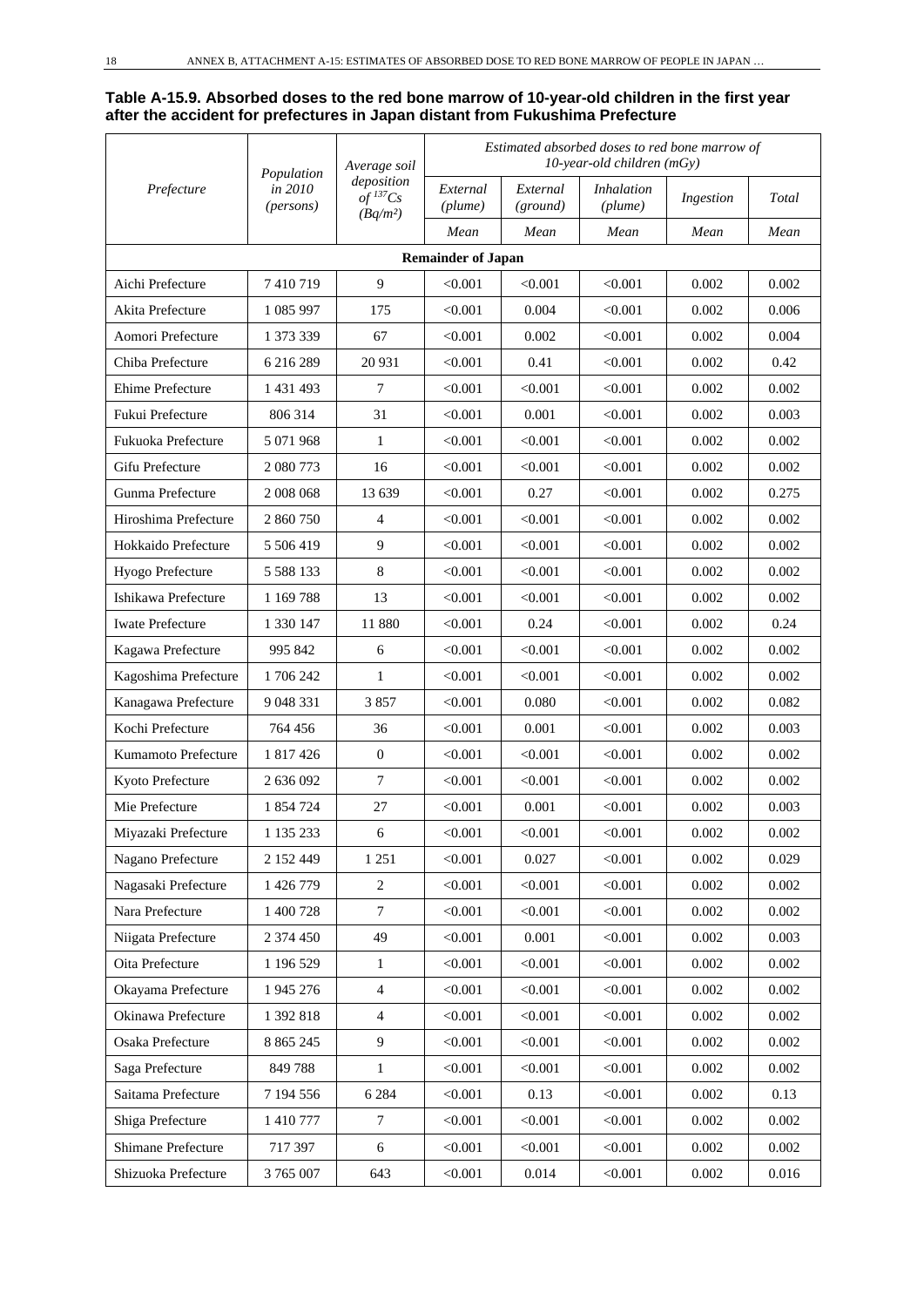| Prefecture                | Population<br><i>in 2010</i><br>( <i>persons</i> ) | Average soil                                         | Estimated absorbed doses to red bone marrow of<br>$10$ -year-old children (mGy) |                      |                              |           |       |  |
|---------------------------|----------------------------------------------------|------------------------------------------------------|---------------------------------------------------------------------------------|----------------------|------------------------------|-----------|-------|--|
|                           |                                                    | deposition<br>$of$ <sup>137</sup> $Cs$<br>$(Bq/m^2)$ | External<br>(plume)                                                             | External<br>(ground) | <i>Inhalation</i><br>(plume) | Ingestion | Total |  |
|                           |                                                    |                                                      | Mean                                                                            | Mean                 | Mean                         | Mean      | Mean  |  |
| Tokushima Prefecture      | 785 491                                            | 8                                                    | < 0.001                                                                         | < 0.001              | < 0.001                      | 0.002     | 0.002 |  |
| Tokyo                     | 13 159 388                                         | 8499                                                 | < 0.001                                                                         | 0.17                 | < 0.001                      | 0.002     | 0.174 |  |
| <b>Tottori Prefecture</b> | 588 667                                            | 11                                                   | < 0.001                                                                         | < 0.001              | < 0.001                      | 0.002     | 0.002 |  |
| Toyama Prefecture         | 1 093 247                                          | 16                                                   | < 0.001                                                                         | < 0.001              | < 0.001                      | 0.002     | 0.002 |  |
| Wakayama Prefecture       | 1 002 198                                          | 10                                                   | < 0.001                                                                         | < 0.001              | < 0.001                      | 0.002     | 0.002 |  |
| Yamaguchi Prefecture      | 1451338                                            | 3                                                    | < 0.001                                                                         | < 0.001              | < 0.001                      | 0.002     | 0.002 |  |
| Yamanashi Prefecture      | 863 075                                            | 208                                                  | < 0.001                                                                         | 0.005                | < 0.001                      | 0.002     | 0.007 |  |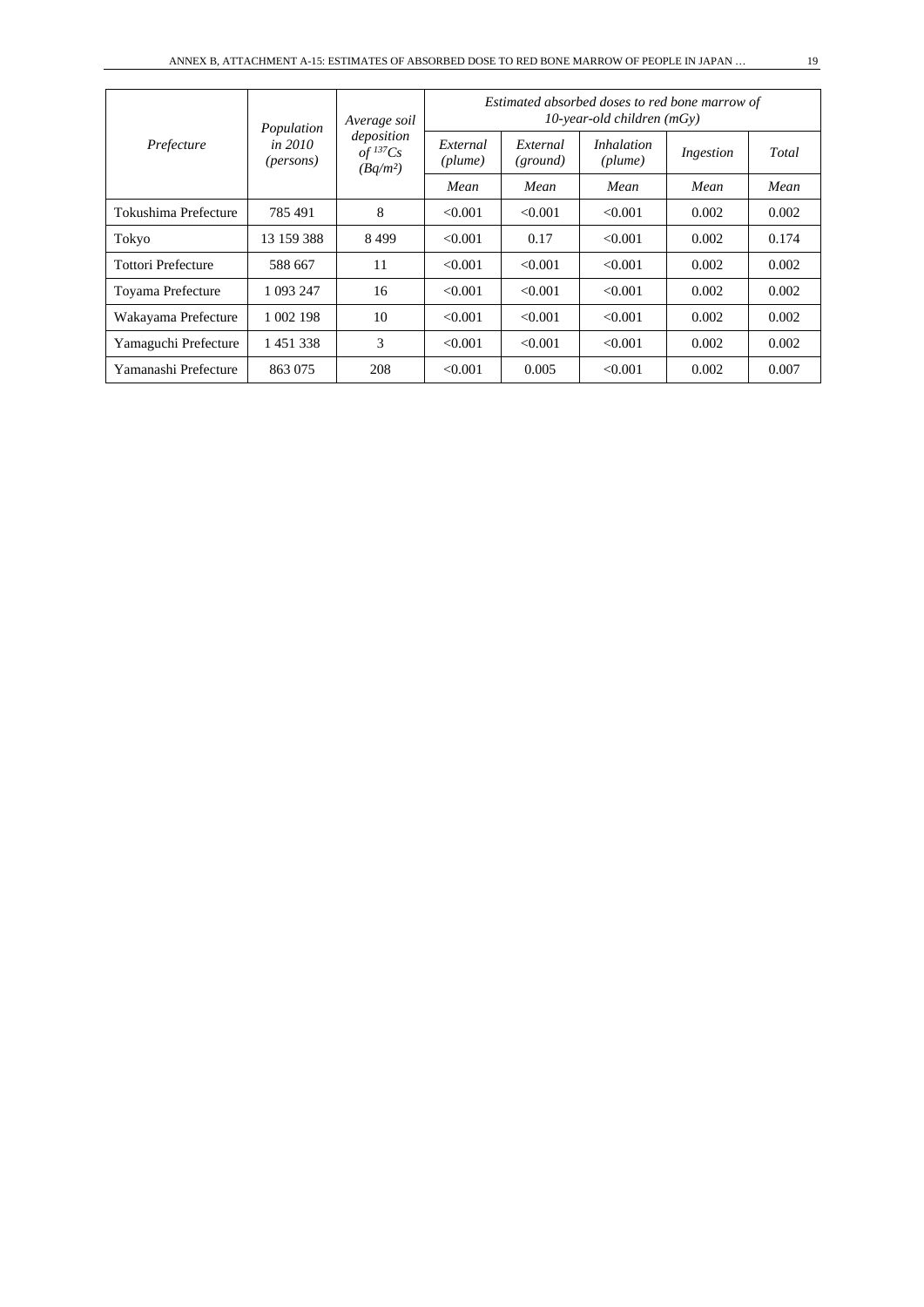#### **Table A-15.10. Absorbed doses to the red bone marrow of 1-year-old infants in the first year after the accident for prefectures in Japan distant from Fukushima Prefecture**

|                         |               | Average soil<br>Population<br>deposition<br>in 2010<br>$of$ <sup>137</sup> Cs<br>(persons)<br>$(Bq/m^2)$ | Estimated absorbed dose to red bone marrow of 1-year-old infants<br>(mGy) |                      |                              |           |       |  |
|-------------------------|---------------|----------------------------------------------------------------------------------------------------------|---------------------------------------------------------------------------|----------------------|------------------------------|-----------|-------|--|
| Prefecture              |               |                                                                                                          | External<br>(plume)                                                       | External<br>(ground) | <b>Inhalation</b><br>(plume) | Ingestion | Total |  |
|                         |               |                                                                                                          | Mean                                                                      | Mean                 | Mean                         | Mean      | Mean  |  |
|                         |               |                                                                                                          | <b>Remainder of Japan</b>                                                 |                      |                              |           |       |  |
| Aichi Prefecture        | 7410719       | 9                                                                                                        | < 0.001                                                                   | < 0.001              | < 0.001                      | 0.001     | 0.001 |  |
| Akita Prefecture        | 1 085 997     | 175                                                                                                      | < 0.001                                                                   | 0.005                | < 0.001                      | 0.001     | 0.006 |  |
| Aomori Prefecture       | 1 373 339     | 67                                                                                                       | < 0.001                                                                   | 0.002                | < 0.001                      | 0.001     | 0.003 |  |
| Chiba Prefecture        | 6 216 289     | 20 931                                                                                                   | < 0.001                                                                   | 0.47                 | < 0.001                      | 0.001     | 0.47  |  |
| Ehime Prefecture        | 1 431 493     | 7                                                                                                        | < 0.001                                                                   | < 0.001              | < 0.001                      | 0.001     | 0.001 |  |
| Fukui Prefecture        | 806 314       | 31                                                                                                       | < 0.001                                                                   | < 0.001              | < 0.001                      | 0.001     | 0.002 |  |
| Fukuoka Prefecture      | 5 071 968     | 1                                                                                                        | < 0.001                                                                   | < 0.001              | < 0.001                      | 0.001     | 0.001 |  |
| Gifu Prefecture         | 2 080 773     | 16                                                                                                       | < 0.001                                                                   | < 0.001              | < 0.001                      | 0.001     | 0.001 |  |
| Gunma Prefecture        | 2 008 068     | 13 639                                                                                                   | < 0.001                                                                   | 0.31                 | < 0.001                      | 0.001     | 0.31  |  |
| Hiroshima Prefecture    | 2 860 750     | 4                                                                                                        | < 0.001                                                                   | < 0.001              | < 0.001                      | 0.001     | 0.001 |  |
| Hokkaido Prefecture     | 5 506 419     | 9                                                                                                        | < 0.001                                                                   | < 0.001              | < 0.001                      | 0.001     | 0.001 |  |
| Hyogo Prefecture        | 5 5 8 1 3 3   | 8                                                                                                        | < 0.001                                                                   | < 0.001              | < 0.001                      | 0.001     | 0.001 |  |
| Ishikawa Prefecture     | 1 1 69 7 88   | 13                                                                                                       | < 0.001                                                                   | < 0.001              | < 0.001                      | 0.001     | 0.001 |  |
| <b>Iwate Prefecture</b> | 1 330 147     | 11 880                                                                                                   | < 0.001                                                                   | 0.27                 | < 0.001                      | 0.001     | 0.27  |  |
| Kagawa Prefecture       | 995 842       | 6                                                                                                        | < 0.001                                                                   | < 0.001              | < 0.001                      | 0.001     | 0.001 |  |
| Kagoshima Prefecture    | 1706242       | $\mathbf{1}$                                                                                             | < 0.001                                                                   | < 0.001              | < 0.001                      | 0.001     | 0.001 |  |
| Kanagawa Prefecture     | 9 048 331     | 3857                                                                                                     | < 0.001                                                                   | 0.091                | < 0.001                      | 0.001     | 0.092 |  |
| Kochi Prefecture        | 764 456       | 36                                                                                                       | < 0.001                                                                   | 0.001                | < 0.001                      | 0.001     | 0.002 |  |
| Kumamoto Prefecture     | 1 817 426     | $\mathbf{0}$                                                                                             | < 0.001                                                                   | < 0.001              | < 0.001                      | 0.001     | 0.001 |  |
| Kyoto Prefecture        | 2 636 092     | $\tau$                                                                                                   | < 0.001                                                                   | < 0.001              | < 0.001                      | 0.001     | 0.001 |  |
| Mie Prefecture          | 1 854 724     | 27                                                                                                       | < 0.001                                                                   | 0.001                | < 0.001                      | 0.001     | 0.002 |  |
| Miyazaki Prefecture     | 1 135 233     | 6                                                                                                        | < 0.001                                                                   | < 0.001              | < 0.001                      | 0.001     | 0.001 |  |
| Nagano Prefecture       | 2 152 449     | 1 2 5 1                                                                                                  | < 0.001                                                                   | 0.031                | < 0.001                      | 0.001     | 0.032 |  |
| Nagasaki Prefecture     | 1 426 779     | $\sqrt{2}$                                                                                               | < 0.001                                                                   | < 0.001              | < 0.001                      | 0.001     | 0.001 |  |
| Nara Prefecture         | 1 400 728     | $\boldsymbol{7}$                                                                                         | < 0.001                                                                   | < 0.001              | < 0.001                      | 0.001     | 0.001 |  |
| Niigata Prefecture      | 2 374 450     | 49                                                                                                       | < 0.001                                                                   | 0.001                | < 0.001                      | 0.001     | 0.002 |  |
| Oita Prefecture         | 1 196 529     | 1                                                                                                        | < 0.001                                                                   | < 0.001              | < 0.001                      | 0.001     | 0.001 |  |
| Okayama Prefecture      | 1 945 276     | $\overline{4}$                                                                                           | < 0.001                                                                   | < 0.001              | < 0.001                      | 0.001     | 0.001 |  |
| Okinawa Prefecture      | 1 392 818     | $\overline{4}$                                                                                           | < 0.001                                                                   | < 0.001              | < 0.001                      | 0.001     | 0.001 |  |
| Osaka Prefecture        | 8 8 6 5 2 4 5 | $\overline{9}$                                                                                           | < 0.001                                                                   | < 0.001              | < 0.001                      | 0.001     | 0.001 |  |
| Saga Prefecture         | 849788        | $\mathbf{1}$                                                                                             | < 0.001                                                                   | < 0.001              | < 0.001                      | 0.001     | 0.001 |  |
| Saitama Prefecture      | 7 194 556     | 6 2 8 4                                                                                                  | < 0.001                                                                   | 0.15                 | < 0.001                      | 0.001     | 0.15  |  |
| Shiga Prefecture        | 1 410 777     | $\tau$                                                                                                   | < 0.001                                                                   | < 0.001              | < 0.001                      | 0.001     | 0.001 |  |
| Shimane Prefecture      | 717 397       | $\sqrt{6}$                                                                                               | < 0.001                                                                   | < 0.001              | < 0.001                      | 0.001     | 0.001 |  |
| Shizuoka Prefecture     | 3 765 007     | 643                                                                                                      | < 0.001                                                                   | 0.016                | < 0.001                      | 0.001     | 0.017 |  |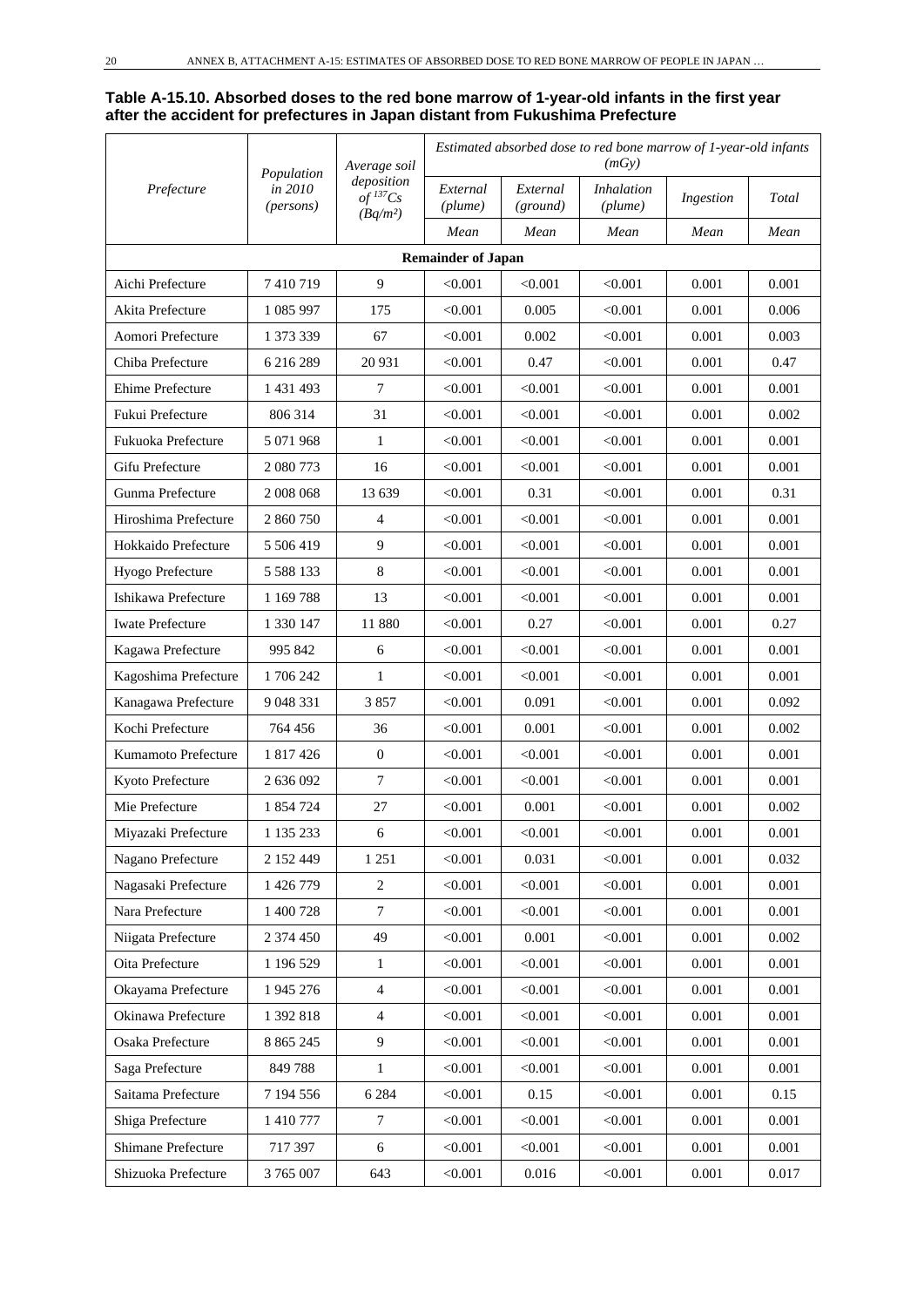| Prefecture                | Population                           | Average soil                                         | Estimated absorbed dose to red bone marrow of 1-year-old infants<br>(mGv) |                      |                              |           |       |  |
|---------------------------|--------------------------------------|------------------------------------------------------|---------------------------------------------------------------------------|----------------------|------------------------------|-----------|-------|--|
|                           | <i>in 2010</i><br>( <i>persons</i> ) | deposition<br>$of$ <sup>137</sup> $Cs$<br>$(Bq/m^2)$ | External<br>(plume)                                                       | External<br>(ground) | <i>Inhalation</i><br>(plume) | Ingestion | Total |  |
|                           |                                      |                                                      | Mean                                                                      | Mean                 | Mean                         | Mean      | Mean  |  |
| Tokushima Prefecture      | 785 491                              | 8                                                    | < 0.001                                                                   | < 0.001              | < 0.001                      | 0.001     | 0.001 |  |
| Tokyo                     | 13 159 388                           | 8499                                                 | < 0.001                                                                   | 0.20                 | < 0.001                      | 0.001     | 0.20  |  |
| <b>Tottori Prefecture</b> | 588 667                              | 11                                                   | < 0.001                                                                   | < 0.001              | < 0.001                      | 0.001     | 0.001 |  |
| Toyama Prefecture         | 1 093 247                            | 16                                                   | < 0.001                                                                   | < 0.001              | < 0.001                      | 0.001     | 0.001 |  |
| Wakayama Prefecture       | 1 002 198                            | 10                                                   | < 0.001                                                                   | < 0.001              | < 0.001                      | 0.001     | 0.001 |  |
| Yamaguchi Prefecture      | 1451338                              | 3                                                    | < 0.001                                                                   | < 0.001              | < 0.001                      | 0.001     | 0.001 |  |
| Yamanashi Prefecture      | 863 075                              | 208                                                  | < 0.001                                                                   | 0.006                | < 0.001                      | 0.001     | 0.006 |  |